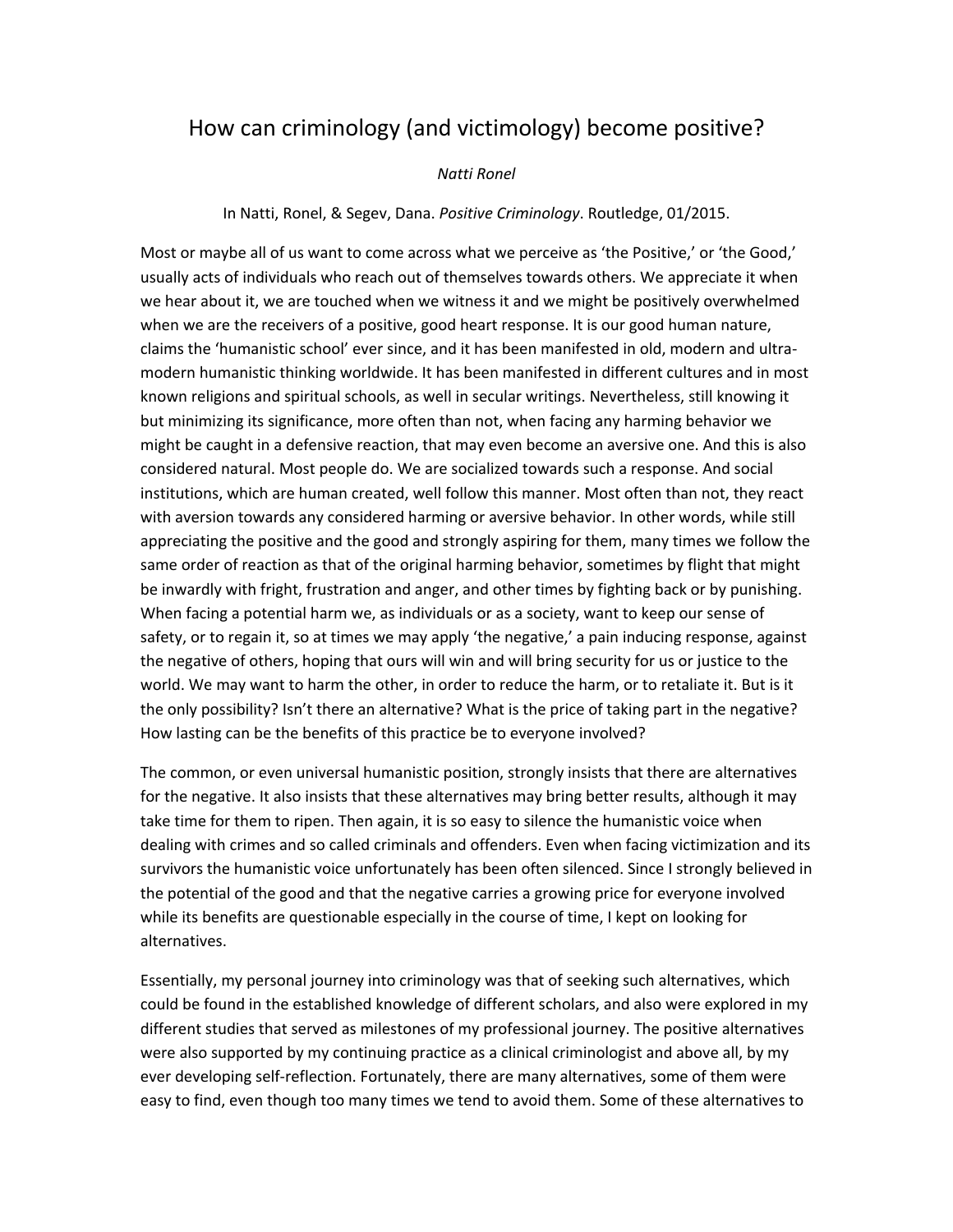'the negative' are new, others are old and well rooted in our culture and tradition – in fact, in most cultures and traditions. While they vary and take different routes and share different presumptions, nevertheless they all share something in common. And this 'something in common' I termed 'Positive Criminology,' a term aimed to serve as an integrative title for various practices, approaches or models that stem from a common perspective – that of the Positive as a leading principle in reactions to criminality or social deviance. To portray it, I describe here several stepping stones of my personal journey towards this principle of the positive. Next, I clarify some of its characteristics and will suggest several positive vs. negative vectors of experience. To conclude I designate several limitations of positive criminology, and suggest a general science and practice of the positive.

# **Acceptance is healing**

A middle aged man, looking hesitant and uncertain in what to do, approached the entrance of the Narcotics Anonymous (NA) meeting room in central Tel Aviv. The evening was still young, albeit a bit dark, and he saw no one else around. There was no sign on the door. Then the door opened and a younger man came out. Seeing this hesitating man, he gently asked: "Are you looking for something?" "Sorry … yes," the man murmured, and looked into a worn-out piece of paper in his hand, trying to read from it, "I was sent to this address, looking for drug addiction treatment agency or something like that …" "Do you suffer from a drug problem?" "No … yes," he admitted with embarrassment, surprised by the straightforward, personal question that forced him to expose his great secret. "Well, you have reached the right place! Welcome! We need you here!" And the younger man wide opened his arms and warmly hugged him, introduced himself and showed him the way downstairs to the room, then introduced him to other fellows and served him a hot and sweet cup of coffee. Everyone welcomed him with warm hugs.

My first significant research in criminology was about the recovery process of members of NA Israel (Ronel, 1995, 1998a). For over two years in the early 1990s I had the privilege to participate in a variety of NA experiences and to closely follow several groups and dozens of members in various stages of their recovery. I witnessed success stories and rising human abilities but also many relapses and senses of disabilities. I closely watched struggles for sobriety and for a better life with positive vision, besides inescapable experiences of powerlessness, failures and tragic outcomes. Within this variety I encountered enormous meaningful factors and processes of recovery, too many to be described here. A striking one was that of acceptance. For example, a young man, looking like he was very 'high' on drugs, declared his one month of sobriety and received a strong applause from everyone, although they could guess that he actually lied and was totally 'stoned.' Another member told in a group meeting how he abused the name of NA for a fraud. Everyone laughed! One of the co-founders of NA Israel told me how, after he previously relapsed, he used to come to NA meeting to sell drugs. No one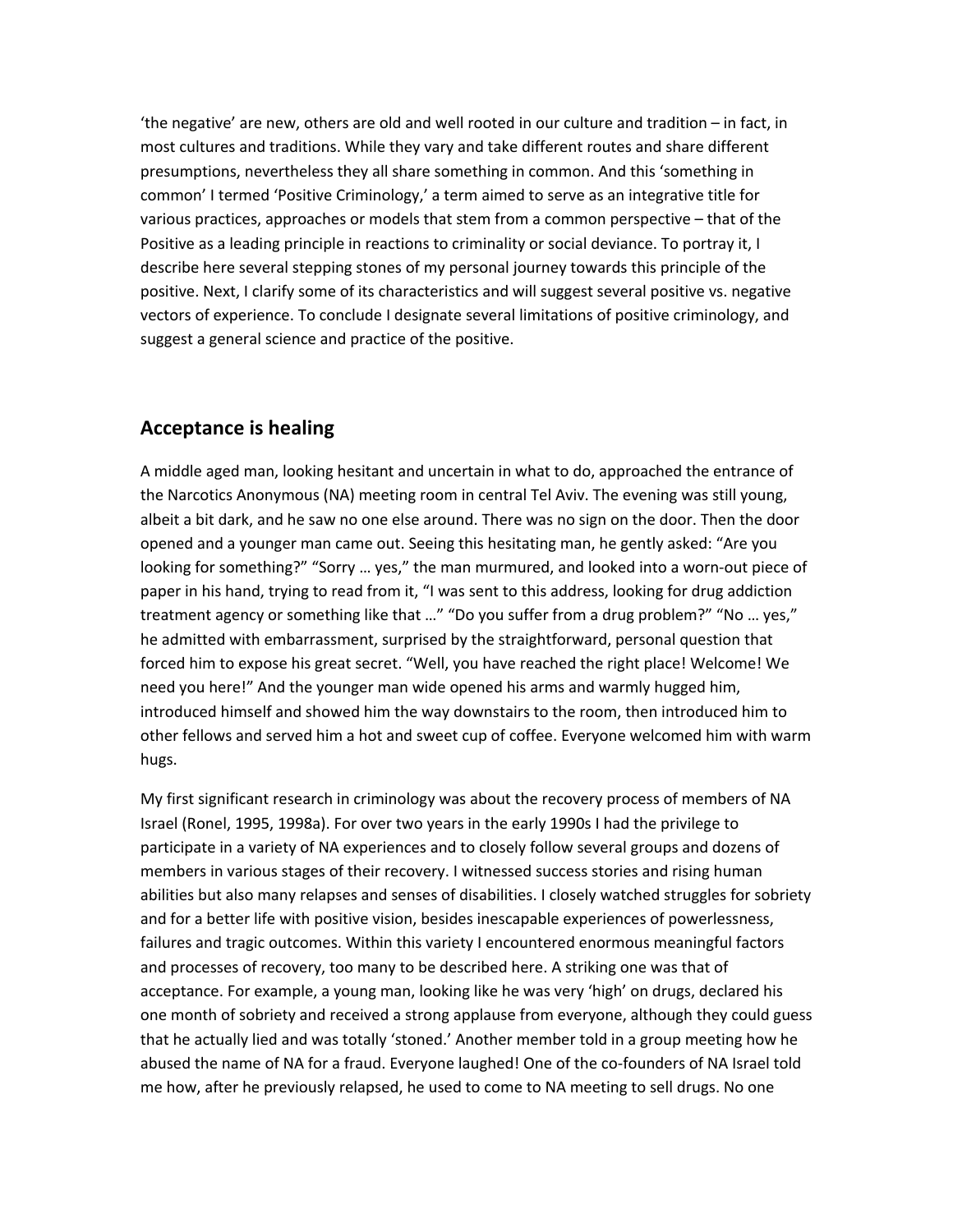confronted him, although his friends gently helped members to avoid his company, to save them from the temptation to buy from him. And there were many, many more stories alike.

The older man from the opening example told me a few weeks later how he had experienced it. On that very day he was thrown out of his house by his wife and children, after they had discovered the severity of his addiction and became tired of his ceaseless excuses, broken promises and lies. His former experience was that of social rejection – he was almost always considered the wrong man at the wrong place and time. His close family members and friends avoided his company. But then this young fellow, a total stranger, hugged him with human warmth he had almost forgotten, and assured him that he is needed – they needed him! – and he is the right person in the right time and place. In his words, he was electrically shocked. He felt an immediate sense of inner warmth he never knew, the warmth of receiving unconditional, full human acceptance. He wanted to be part of this warmth, and was ready to do whatever necessary (Ronel, 1995).

Following Alcoholics Anonymous (AA), NA is a big and still growing international organization that by principle preserves its activities without any official sanctions (Galanter, Dermatis, Post, & Santucci, 2013; Peyrot, 1985). The organization, the groups and the interrelationship between members are all following a principle of voluntary permissiveness. Any member can be whatever one is and behave accordingly. Everyone is accepted at any time, under any conditions. Even the right to abuse drugs, or the recovery program itself, is accepted with no judgment or sanction. While the members are drug addicts on recovery and some are still abusing psychoactive substances, most of them are ex-offenders or even still practicing offenders. Many of the members are habitual impulsives and may easily react violently. However, although there is a marked permissiveness, as said, with no official sanctions to deter these 'dangerous' individuals from misbehaving at meetings, they rarely do so. Even when it happens, it is mostly locally and immediately solved with the same principle of acceptance. Most members adjust themselves to the unspoken norms. In other words, although individual members may usually represent a low level of moral reasoning and behave accordingly (Colby & Kohlberg, 1987; Ronel & Teichman, 2003), in NA, based on its spiritual 12-Step program (Galanter, Dermatis, Post, & Sampson, 2013), they created a moral atmosphere of the highest level (Kohlberg, 1981; Kohlberg & Ryncarz, 1990; Maxwell, 1984). The moral atmosphere of NA, as a social environment, is more than the sum of individual moral judgments and actions. It consists of a sense of accepting community, solidarity and coherence (Kohlberg, Levin, & Hewer, 1983). Most members want to be part of this and therefore they behave accordingly. In their behavior, at least in the context of NA, many members follow principles that represent a moral reasoning much higher than their usual ones (Ronel, 1998b). They learn these principles of behavior by active experience, both as actors and receivers. The marked acceptance, even of their 'wrongs,' symbolizes and supports this process.

NA created a socially approved organization for individuals considered as deviant, whose deviance is their entrance ticket to this organization (Gellman, 1964), which accepts them anyway, thus serves as their bridge to normativity (Ronel, 1998a). Being an organization of and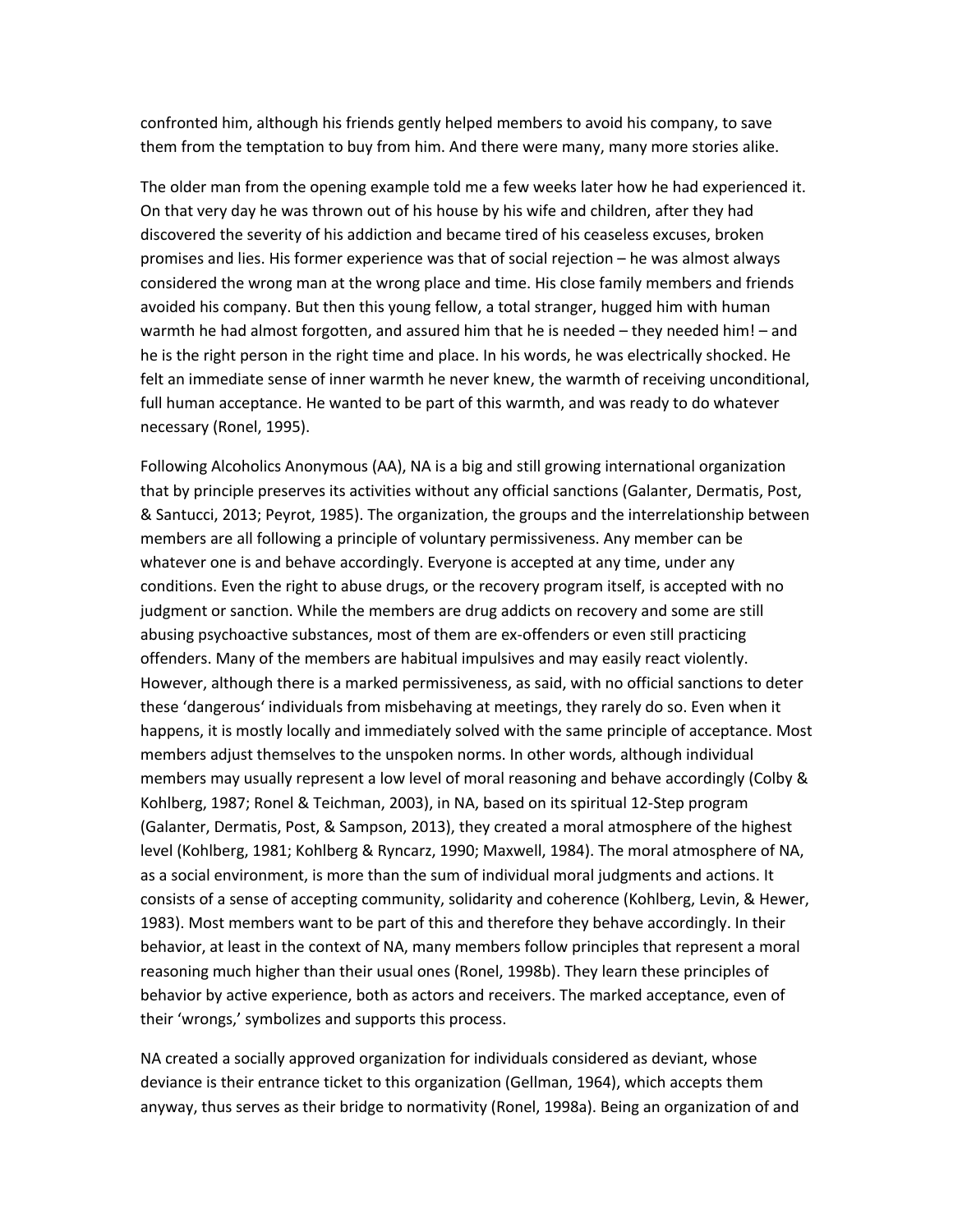for imperfect individuals (Kurtz & Ketcham, 1992), that their admitted major imperfection – substance addiction – is their most common trait that serves as their 'social glue,' NA serves as a bridge for social integration. While members meet acceptance as described, they also learn by experience to accept others and to actively participate in social integration processes. They learn by experience how to become a productive member of a strong normative community and to assist other fellows to integrate into this community. Consequently they are able to accept themselves as well and to change their narrative from a failure one to that of hope, of redemption (Maruna, 2001).

In a short and somehow neglected paper Bogdan and Taylor (1987) called for the establishment of 'sociology of acceptance.' Positive criminology continues this and calls for an acceptancebased criminology (and penology and victimology as well). The recovery story of AA, NA and many more similar organizations proves its significance. Can such an acceptance be applied elsewhere? Can it work in an involuntary, compulsory setting? In a recent study of our research group, the first one that was consciously planned from the premises of positive criminology, Elisha interviewed 38 men who were incarcerated in two prisons in Israel, and who had been convicted of various sexual offenses (Elisha, Idisis, & Ronel, 2012). Most of these participants described a social and personal change process they went through during that sentence. A major credit for this change went to the support they experienced from different sources both inside and outside the jail, both formal and informal, particularly family members, including female partners, therapists who belong to the professional staff of the prison, and religious or spiritual figures. The prisoners experienced a strong acceptance by those supporting figures. However, it was conditioned by their progress in recovery, in a way that resembles reintegrative shaming (e.g., Braithwaite, 1989, 2000). They experienced acceptance as human beings, but it was clear for them that they must totally abstain from their sexual misconduct in order to still be part of these accepting relationships. Therefore the experience of acceptance can accompany social sanctions that target wrong behaviors.

We encountered a somehow similar yearning for social acceptance in the recovery process of juvenile and adult clients of Retorno, a Jewish therapeutic community for addicted individuals in Israel (Ronel, Elisha, Timor, & Chen, 2013). The participants ranked unconditional acceptance and caring during therapy as the most important for their recovery. They wanted these qualities both from the staff members and from their peers. The structure of this therapeutic community, although involuntary by most means, allowed them to experience social acceptance as receivers and as givers in a process that shares some features with AA/NA and groups alike. Admittedly the clients wanted to be cared for – but who really cares? How can we construct an authentic sense of caring? This will be discussed through the next group of my studies.

# **Who really cares?**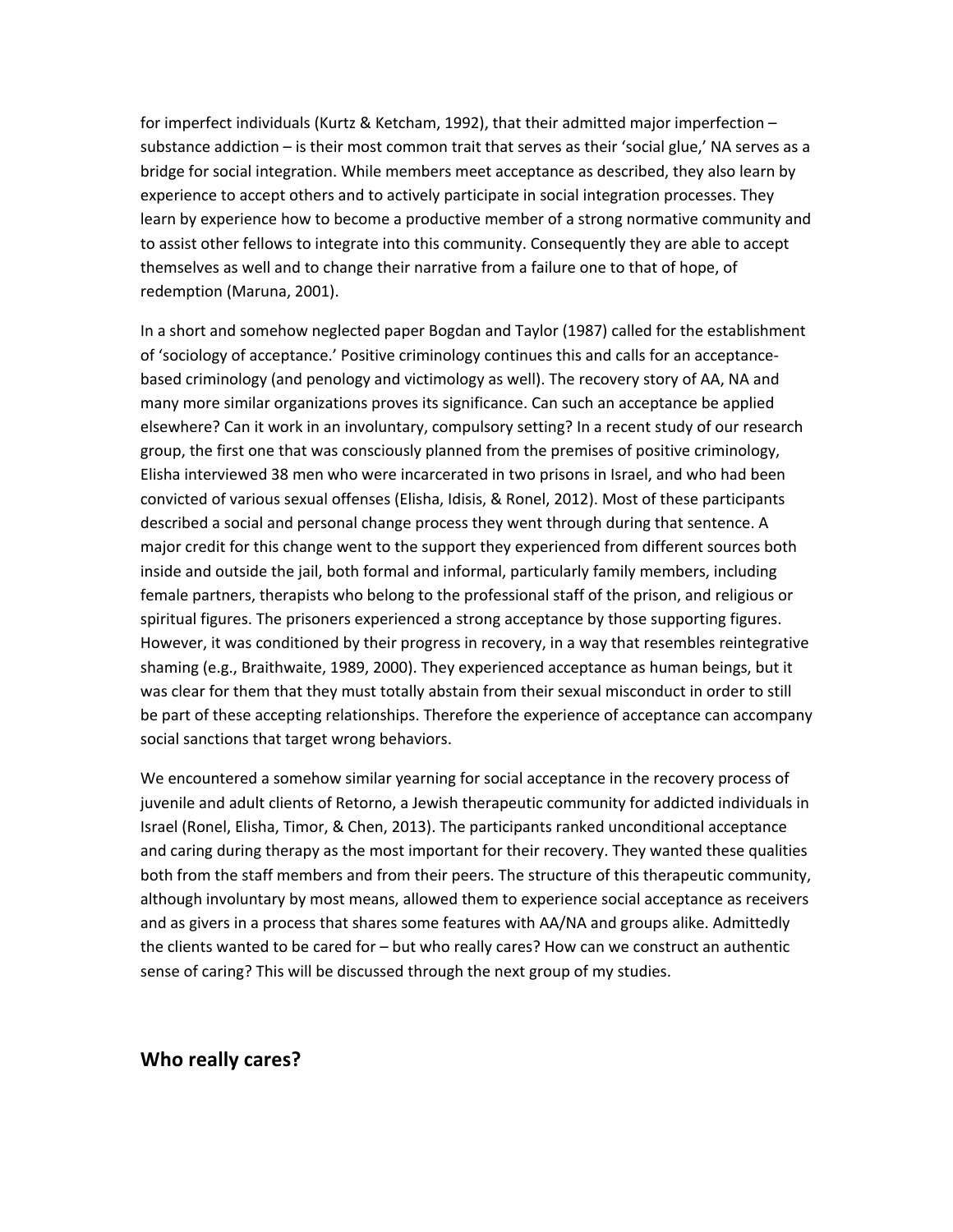"Are you a volunteer?" I was directly asked by a young man, probably a homeless adolescent. We stood on the street, nearby a small park in Tel Aviv where young men, usually drug abusers or already addicted individuals, usually runaways, work as male prostitutes. Older men come in with their cars and collect these adolescents for a sexual business ride. During late evenings there is always traffic there. 'Time is money,' and money is needed for drugs and for survival in tough street life. The adolescent who asked me that question was no different. A young working fellow, that instead of doing business came with his other peers to circle us. I arrived as part of a big van service of 'Elem,' a third-sector social organization that provides a variety services for youth at-risk and in distress. Elem consists of mostly volunteers' services, and professional youth workers guide and lead them. The van served several sites in Tel Aviv, and once a week came to that park. The youth waited for it. When we parked, they approached us and even helped us to take out a table, hot drinks, cookies and sandwiches. Everything was known and well organized. However, I was new there. So they 'smelled' around me with their survival instincts, and this question was one of the most significant: "Are you a volunteer?"

In a deep qualitative study of this van service we learned about the importance that the youth attribute to the volunteers (Ronel, 2006). In their world of experience, life is a constant power struggle between people and interests. People use each other; mostly they attempt to abuse each other. You have to fight your way, or to exchange it for something. But then, these volunteers ask for nothing, get nothing, but give. They give some food and drinks, they give their company, they provide emotional support. They do their best to help, sometimes not only during encounters in the street but actively attempting to help these youth to improve, to get out of the street life, to reconnect. In another location in Tel Aviv, an adolescent who was new to this service asked his friend: "Who are these people"? And the reply was "They are Elem, They are … good people!"

Volunteers may have different motivations to volunteer (e.g., Clary, Snyder, & Stukas, 1996; Ferreira, Proença, & Proença, 2012; Mac Neela, 2004), however, for the street youth, they are considered as altruistic. While the literature argues whether altruism represents selfish motives or an authentic non-selfish attitude (Batson, Ahmad, Lishner, & Tsang, 2002; Clohesy, 2000; Fehr & Fischbacher, 2003; Khalil, 2004), the youth perceived the volunteers to be authentically altruistic. Perceived altruism is the attribution of a non-selfish, caring and good-natured quality to an act or to a person. For the street youth it was as significant as to mark the whole service as altruistic (Ronel, 2006). In another study of a different service of Elem, a study of the volunteers' work at drop-in centers for youth at-risk operated by Elem, we obtained similar results: The youth attributed the volunteers as altruistic, preferred their services to those of the paid workers and were positively affected by their service (Ronel, Haski-Leventhal, Ben-David, & York, 2009). The volunteers set for the youth a living model of human goodness in action and represented the existence of a responsive society with mutual, unconditional caring. Can it be practiced also with adult offenders?

Vipassana is an increasingly known Buddhist practice that usually involves a retreat with intensive meditation, contemplation and self-reflection (Barendregt, 2011). It is also being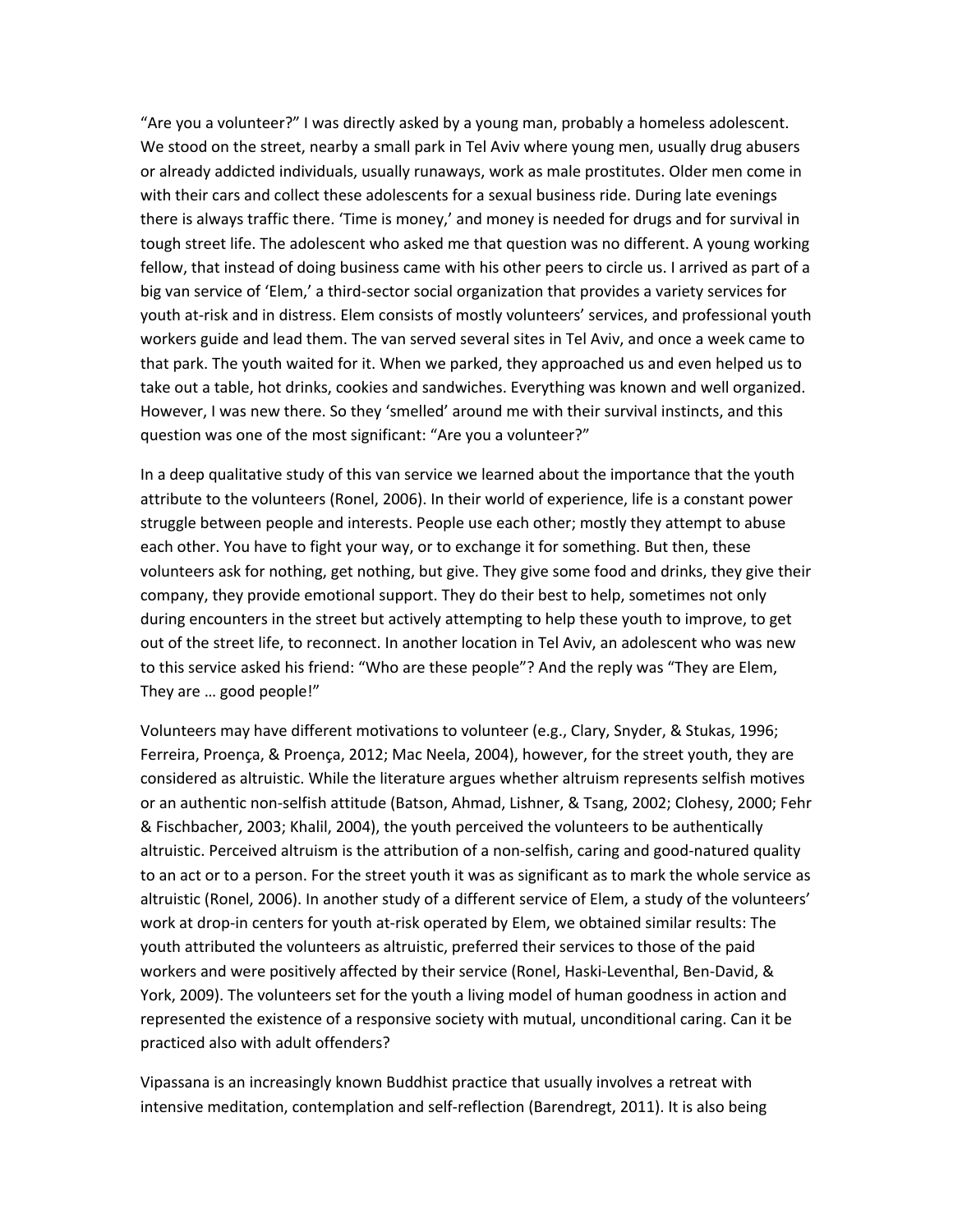practiced with addicted individuals and offenders, also in prisons around the world (Bowen, Witkiewitz, Dillworth, & Marlatt, 2007; Brewer, Bowen, Smith, Marlatt, & Potenza, 2010; Marlatt et al., 2004; Orme-Johnson, 2011). The Israeli Prison Service ran a ten-day Vipassana workshop for prisoners at a rehabilitative prison in Israel. The participants were substance addicted prisoners on various stages of recovery. We interviewed them just prior to the workshop, immediately after and about 3–4 months later (Ronel, Frid, & Timor, 2013).

The initial finding was that no one quitted and they all described a very positive experience. Usually substance dependent individuals, as with other individuals with a criminal background, are considered as having a low level of self-control and as searching for an immediate gratification (e.g., Gottfredson & Hirschi, 1990). Vipassana, on the other hand, is a challenging experience with minimal sensual satisfaction – the participants had to sit still all day long, meditating and self-reflecting. They were served only simple vegetarian food with no meals after noontime, had minimal external stimuli, and during the daytime they renounced talking and nicotine. They attributed their ability to face this challenge to several factors, a prominent one was that they were served by volunteers, who were experienced Vipassana practitioners.

Again, the volunteers were perceived as representing 'the Good' and this perception was significant to the prisoners. The fact that this goodness was directed towards them had a strong impact on their decision to stay at the workshop, to sincerely practice and to attempt to internalize the Vipassana set of values1 even after the course was over. The volunteers set a positive role model and inspired a wish to go along with this model. According to Nicholas (1994), a shared purpose of various therapies is to facilitate the ability for goodness within clients. When the agent of change, the therapist, is perceived as such, this perception can facilitate achievement of this objective. An immediate consequence is the need to include volunteers in the rehabilitation process (O'Connor & Bogue, 2010). However, professional therapists and rehabilitative workers might also adopt a similar caring attitude. Unfortunately there are many cases where an emotional distance exists between social agents of change and offenders who might be on a rehabilitation program (Horwitz, 1990; Maruna, 2011). This emotional distance creates distrust and a lack of positive model by these agents, thus limiting the ability of change. Positive criminology strives to create a caring attitude that can set an authentic example of goodness; as Brazier (1993) straightforwardly asserted: "The necessary condition [of change] is love" (p. 72).

### **Ending the criminal spin**

Aron is a talented person who desires everyone to know it. He had a nice small business that he had built with his own hands. It did well for some time and life was good for him. He almost 'proved himself ' as he wished. Alas he had to show it even more. He tried to extend his small business and took loans. It didn't work as in the beginning. He eventually lost that business. The loans grew higher. He looked for a solution. An idea came into his mind, how to steal from a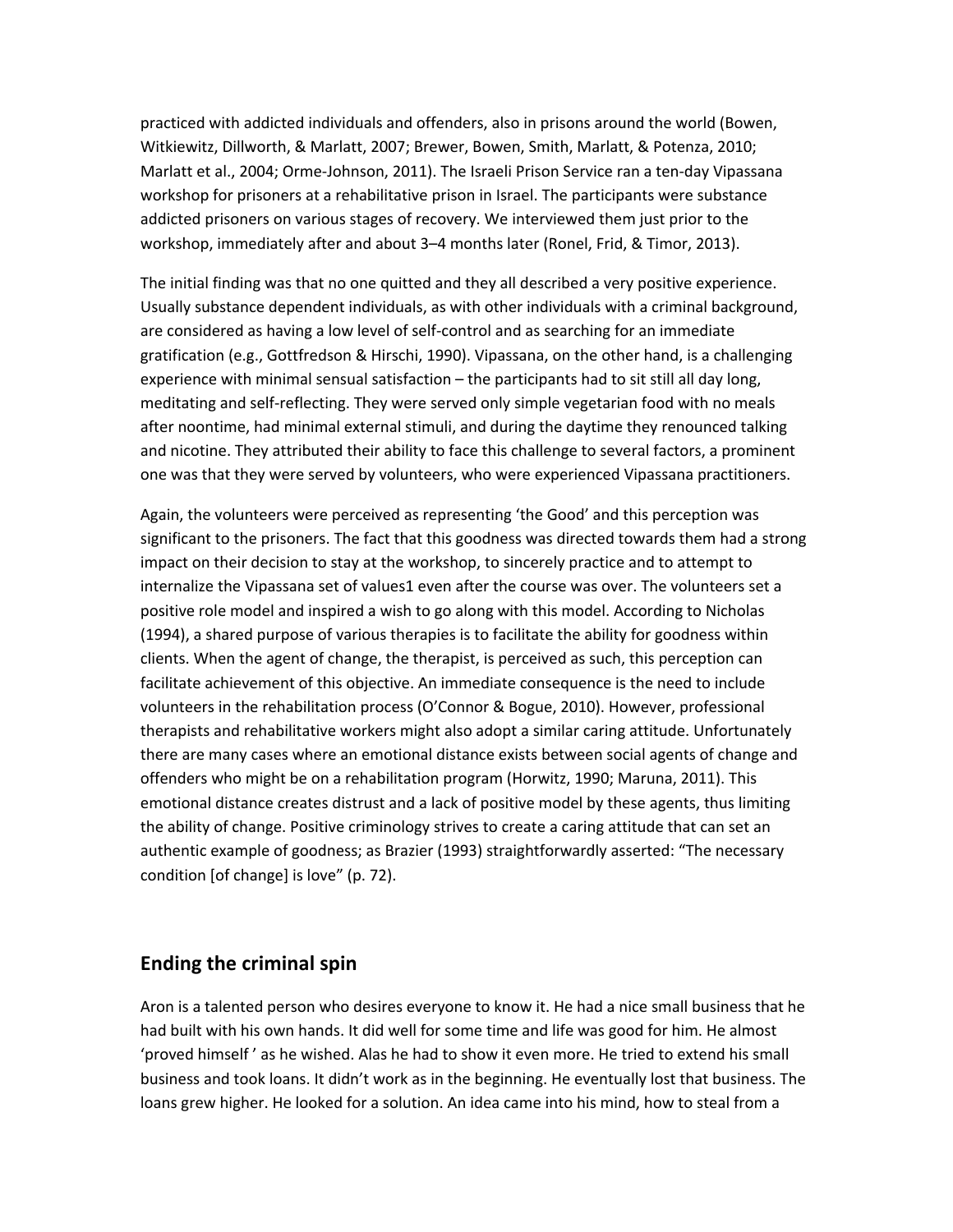large company. A brilliant innovative idea that showed his great talent; a perfect business. He began working on it. It did work well. Again he showed the world that he can make it. He stole more and more, from other similar companies. He couldn't stop. It still worked well. He returned most of the loans. His wife, who thought that he was in a legal business, was satisfied. But then he was caught. Everything ended. What a shame. For the first time, he asked for help. Then we met, as part of my practice as a clinical criminologist.

What can we learn from the phenomenology of crime and offenders? Is there any common factor that exists in different offences, in different situations and contexts, under different circumstances? In my 'Criminal Spin' model I tried to portray such a common factor (Ronel, 2011, 2013). Usually a criminal behavior presents a process of escalation (sudden to gradual) that begins with either a thought, or an emotion, or a non-criminal behavior, or as it is generally, some mixture of these ingredients, as Aron experienced in the above described case. This process of escalation, once set in motion, preserves its own movement which continues and even grows in a behavioral flywheel effect (Bensimon & Ronel, 2012). Once the criminal spin is in action, it continues until it faces a breakdown (e.g., being caught) or until it reaches a peak and then subsides.

In a phenomenological study of gamblers in illegal casinos in Israel the narratives of participants well described a spin process that mostly ended with a crash (Bensimon, Baruch, & Ronel, 2013). In two other phenomenological studies of youth at-risk that were involved in criminality that were carried out in our research group, the narratives clearly demonstrated a criminal spin process that began with a 'small' behavior but afterwards the participants experienced how they lost control over their own criminal path (Uzan, 2009; Zemel-Stern, 2013). They were trapped in a process that grew over time; in their experience they were forced to react in a oneway direction. The sex offenders who were interviewed by Elisha (Elisha et al., 2012) also had formerly experienced a criminal spin process, where they had experienced a mixture of a trap that seemed to force them to behave in one direction and a sense of ability to fulfill their sexual desires.

Such a criminal spin is detectable in almost any form of criminality – acute or chronic, sudden or gradual, individual, group or even national (e.g., the Nazis). Within each of these phases we can detect common, phenomenological, non-causal factors of the spin (besides the causal factors that are usually the target of different known theories in criminology). A noticeable one is a growing sense of self-centeredness, parallel to the growth of the spin (see Ben Zvi & Haimoff-Ayali in this volume). The stronger the spin, the more an individual (or a group, correspondingly) is occupied with oneself, with one's own fears, desires, anger, aims, expectations and more. We can discern two strong motives within the self-centered consciousness: 'I can' and 'I must.' The first – 'I can' – represents the sense of ability to accomplish the criminal act and the selflegitimization for it, as it was in Aron's case, where this motive grew with the spin. The more he stole, the greater his sense of ability was. Even when he was caught and the detectives showed their appreciation for his sophistication, he was unexpectedly satisfied. The second motive – 'I must' – represents a sense of an internal or external force to accomplish the criminal act, with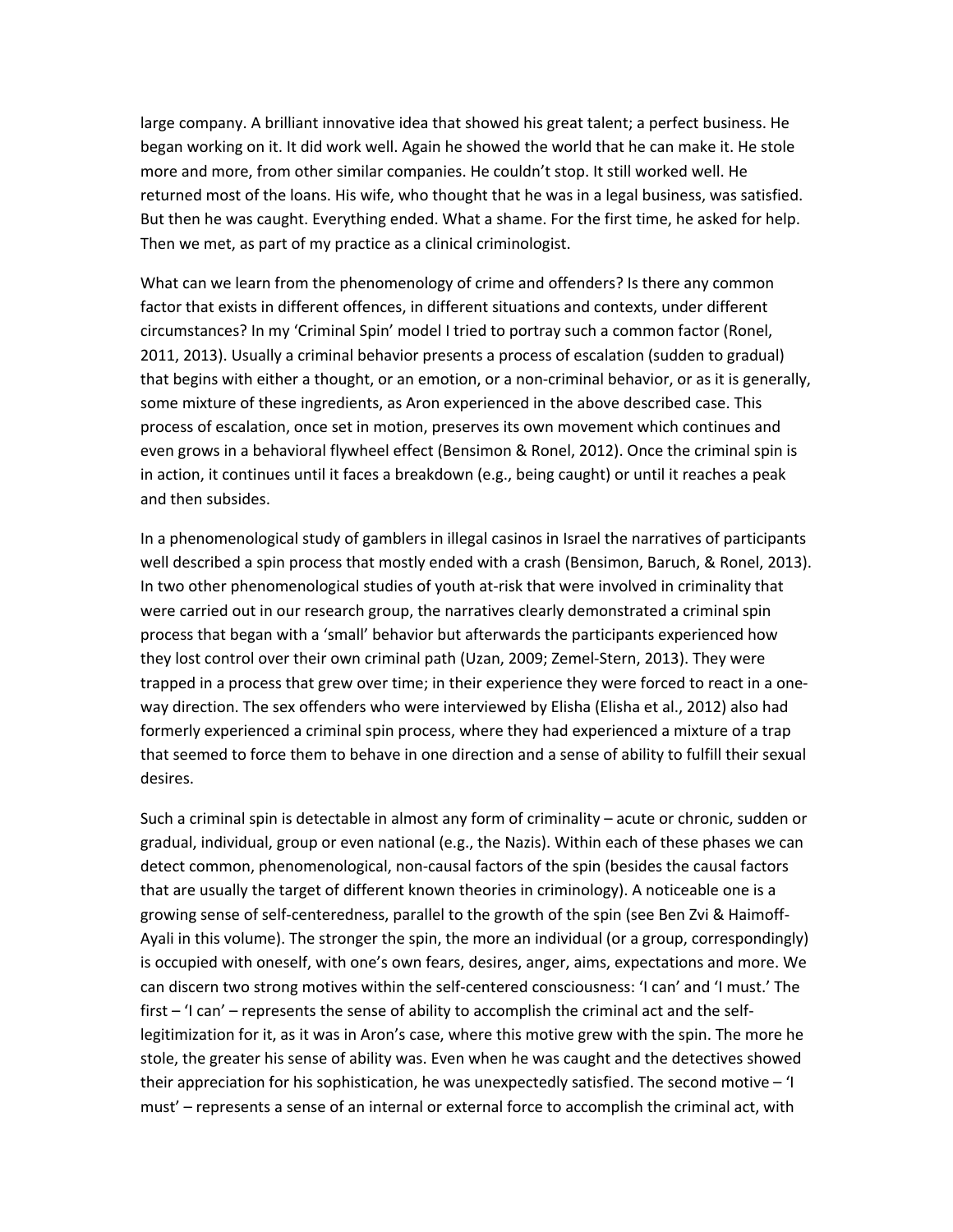less and less alternatives as the spin grows. The participants of the Uzan and Zemel-Stern studies (see above) well described this motive. According to their experience, they had no choice, but to follow the criminal path, as though they became addicted to it. Aron also described such an inner motive that forced him to prove himself by any means, and once he began, he couldn't stop. The loans he took, the need to 'keep the show,' the failure in the normative business, altogether closed other alternatives, as he experienced it. Only when the police caught him, was Aron's spin over. The 'I can' motive, at least in the short term, was over too. However, what about the 'I must' motive? Can regular law enforcement end this strong motive?

Unfortunately, usually law enforcement can permanently (not too often) or temporarily (more often) stop the 'I can' motive, but not end the 'I must' motive. Law enforcement can stop individuals from offending (by arresting, surveillance, hot-spot prevention means, etc.), but it cannot bring the needed deep change of crime desistance that might reduce the 'I must' motive. Positive criminology, however, targets this as its aim – to facilitate an inner process of change that will lessen the need for criminality or for its results, thus to bring about a lasting process of crime desistance (McNeill, 2006).

# **What is positive criminology about?**

Positive criminology represents a wide perspective that may include various theories, perceptions, models and assumptions about moral, social and law-enforcement responses to criminality, social deviance and victimization and about transformation of individuals and groups. The variety of approaches may be similar at times but also very different at other times. However, they all share some common features that bring them together under the perspective of positive criminology.

Above all, I perceive positive criminology approaches to share a vision that acknowledges the need to discuss the 'what is' of criminological issues (e.g., 'risks,' 'what works?'), however it goes further to emphasize 'what ought' in a moral stance, life meaning and set of human basic beliefs (e.g., 'what society do we want to live in?'). To follow Kohlberg's (1981) critical understanding of the natural fallacy of psychology (and many times a fallacy of criminology as well) that ignores the visionary realm of our existence – an 'is' cannot stand alone without a certain 'ought' to it.

Put differently, positive criminology aspires to 'what might' (e.g., possibilities) or even 'what is wished' in a broad sense of human existence and social life. Still following Kohlberg's thinking (Kohlberg & Ryncarz, 1990), positive criminology goes further than studying and removing risks of criminality and constructing justice, to open possibilities of human potential development and growth by caring, benevolences and supererogation. It denotes a clear vision of why to practice criminology, rooted in a vision of what life we want to live and what do we see as our higher intentions, beyond momentary needs, risks and wishes. Such a vision became part of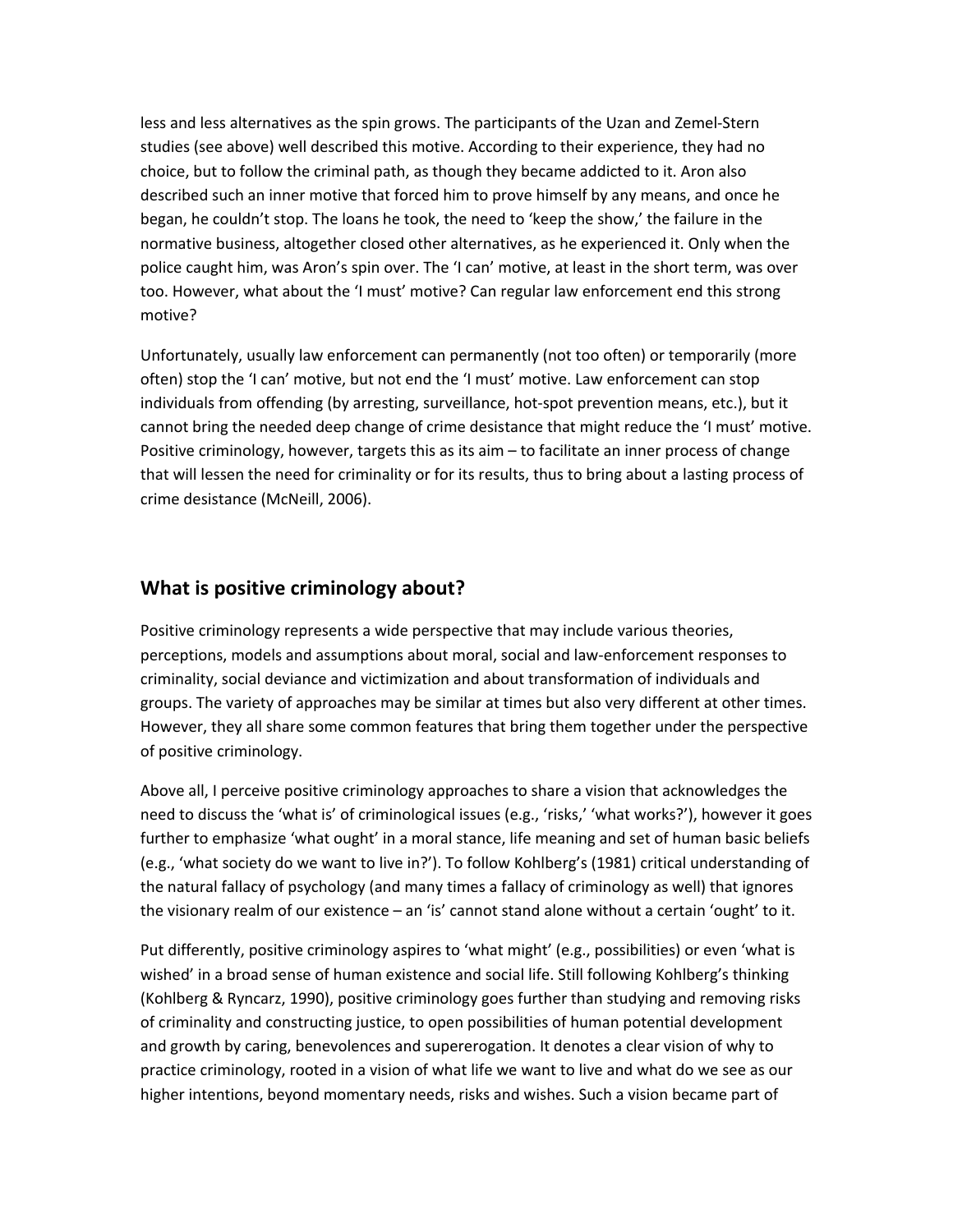psychology either by positive psychology (e.g., Gable & Haidt, 2005; Sheldon & King, 2001) or by the psychology of spirituality and faith (Miller, 2005; Pargament, 2007; Richards & Bergin, 1997). Although it does exist in some criminological writings (e.g., Braswell, 1990; Braswell, Fuller, & Lozoff, 2001; Martin & Stermac, 2010; Pepinsky & Quinney, 1991; Wozniak, 2002), the definition of positive criminology as an integrative perspective attempts to push it further into mainstream criminology.

To simplify the idea of positive criminology, we previously defined three core characteristics of any approach included under this perspective (Ronel & Segev, 2013). The first one is the emphasis on the positive. The positive might be a positive experience, as positive psychology well demonstrates (Seligman, 2002; Seligman & Csikszentmihalyi, 2000). Or it might be a positive social and human encounter with good intentions, as described earlier, or it might be an experience of growth albeit encountering challenges, as the bereavement studies and posttraumatic growth literature reveal (e.g., Balk, 1999; Shechory-Bitton & Ronel, this volume).

Unsurprisingly, different individuals and groups might differently consider what is a positive experience, encounter, intention or growth. Experiencing the positive is always relative and conditioned by inner and outer factors. For many individuals a positive experience, especially a sensual positive experience, might harm themselves (e.g., heroin injection) or others (e.g., sexual abuse). A self-centered individual may positively experience one's ability to accomplish something considered wrong by others, like Aron's self-enthusiasm about his criminally directed talent. Therefore there is a line of decision to be taken that involves choosing between 'right' and 'wrong' positive experiences, however, it need not just follow the line provided by the law.

The second characteristic of positive criminology attempts to provide such a distinction. It emphasizes crime desistance in a broad implication that includes a process of transformation of belief system, thoughts, emotional realm and behavior and also includes prevention of criminality at any level. This characteristic is value laden and designates a built-in morality, by the very understanding of right or wrong positive experiences. It is especially important in a post-modern world where almost everything is considered relative (but not relativism itself, unfortunately) and culturally dependent (Bloom, 1987; Schwartz & Gottlieb, 1998).

The inclusion of a declared set of values requires a positive understanding of it, that will avoid falling into conservatism or fundamentalism. For example, homosexuality was considered a crime and a sin not long ago and is still considered a sinful crime in several societies, however positive criminology will not target homosexuals for crime desistance, but probably any discrimination against them. Therefore I suggest a general and pragmatic understanding of 'the golden rule<sup>'2</sup> as a common and reasonable line of distinction between right and wrong and what one should desist from (Reinikainen, 2005). Accordingly, 'right' is to behave towards others according to what would be acceptable from the imagined perspective of those affected and 'wrong' is to behave in such a non-acceptable way. Although it received a vast amount of criticism during the centuries by philosophers and moralists, in most cases it may be well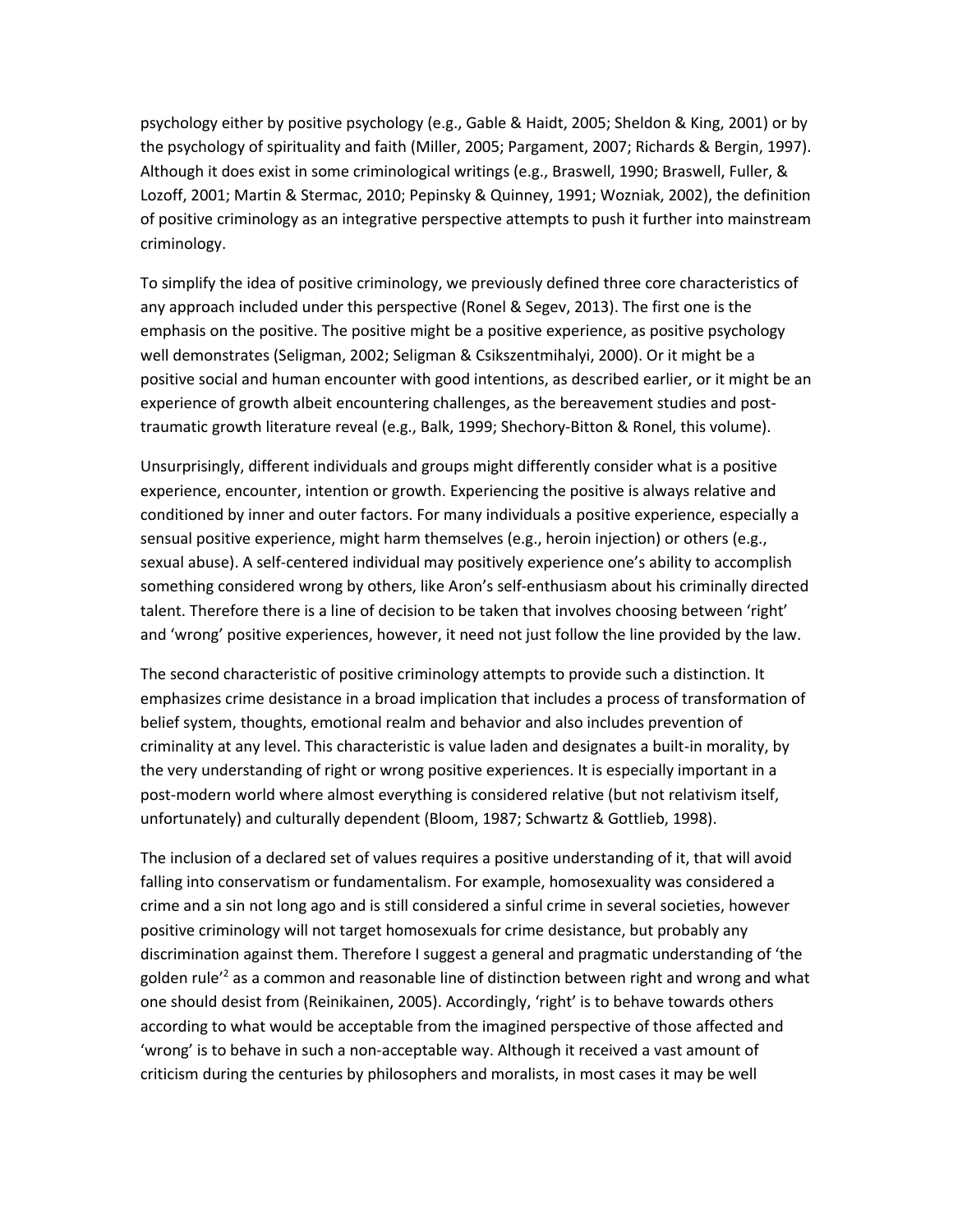understood and adapted. Most of my clients, who had a criminal background, easily comprehended it.

Keeping the golden rule may well stand for the second characteristic of positive criminology. In addition, to keep the positive criminology vision of benevolences and supererogation and to avoid self-centeredness of the morality itself (strict conservatism and fundamentalism), the right or wrong distinction may emphasize a direction that attempts to go beyond morality of justice (a possibility beyond the second characteristic indicated here) to one that follows the law of love (*agape* – unconditional love) as described by several thinkers (e.g., Solovyov, 2007; Sorokin, 1967). In the words of Kohlberg (1981, p. 352):

Agape is not a principle competing with the principle of fairness, it is an attitude inspiring acts that go beyond duty, acts that cannot be demanded or expected by their recipients but are, rather, acts of grace from the standpoint of the recipient.

This vision of agape well corresponds to the findings of the studies of perceived altruism and goodness and their impact; that is, it provides a very positive experience that has a strong potential to enhance a process of self-transformation in the direction of crime desistance (see also both Pepinsky and De Cock in this volume).

The third characteristic of positive criminology is that of integration, that might be holistic and accomplished in three levels: social/interpersonal, intrapersonal and spiritual. Criminality involves a sense of separation at any of these levels (Ronel, 2013), hence there is a need for an opposite direction, that of integration in order to maintain rehabilitation and recovery.

In the social level, criminality separates between individuals and groups and harms relationships, as the restorative justice literature emphasizes (Timor, 2008). Although among groups of offenders there is an experience of inter-personal integration between members, these groups are separated from mainstream society. According to their values, norms and collective behaviors they may stand in contrast to society, as the social theories of criminality and variety of studies of group delinquency well showed (e.g., Battin-Pearson, Thornberry, Hawkins, & Krohn, 1998; Becker, 1963; Cohen, 1955; Porter & Alison, 2006). Inappropriately, the reaction to crime may continue this line of separation by labelling offenders, removing them from society and limiting their ability to reconnect. For crime desistance to come about, efforts and ability to integrate into normative society are critical.

Social and interpersonal integration is an important, however not sufficient focus. As said, individuals in a criminal spin are pushed by external and internal forces to create an 'I must' motive. While the interpersonal integration might well reduce these external forces, there is a similar need to reduce the internal ones; to create a sense of intrapersonal integration that will assist individuals in crime desistance. Broadly resembling recovery from addictions (Best, 2012), the process of rehabilitation and recovery from criminal behavior and lifestyle involves inter-and intrapersonal aspects, that should meet the social and psychological needs of those involved, and assist them to experience gains of good lives and of being beneficial, positively valuable and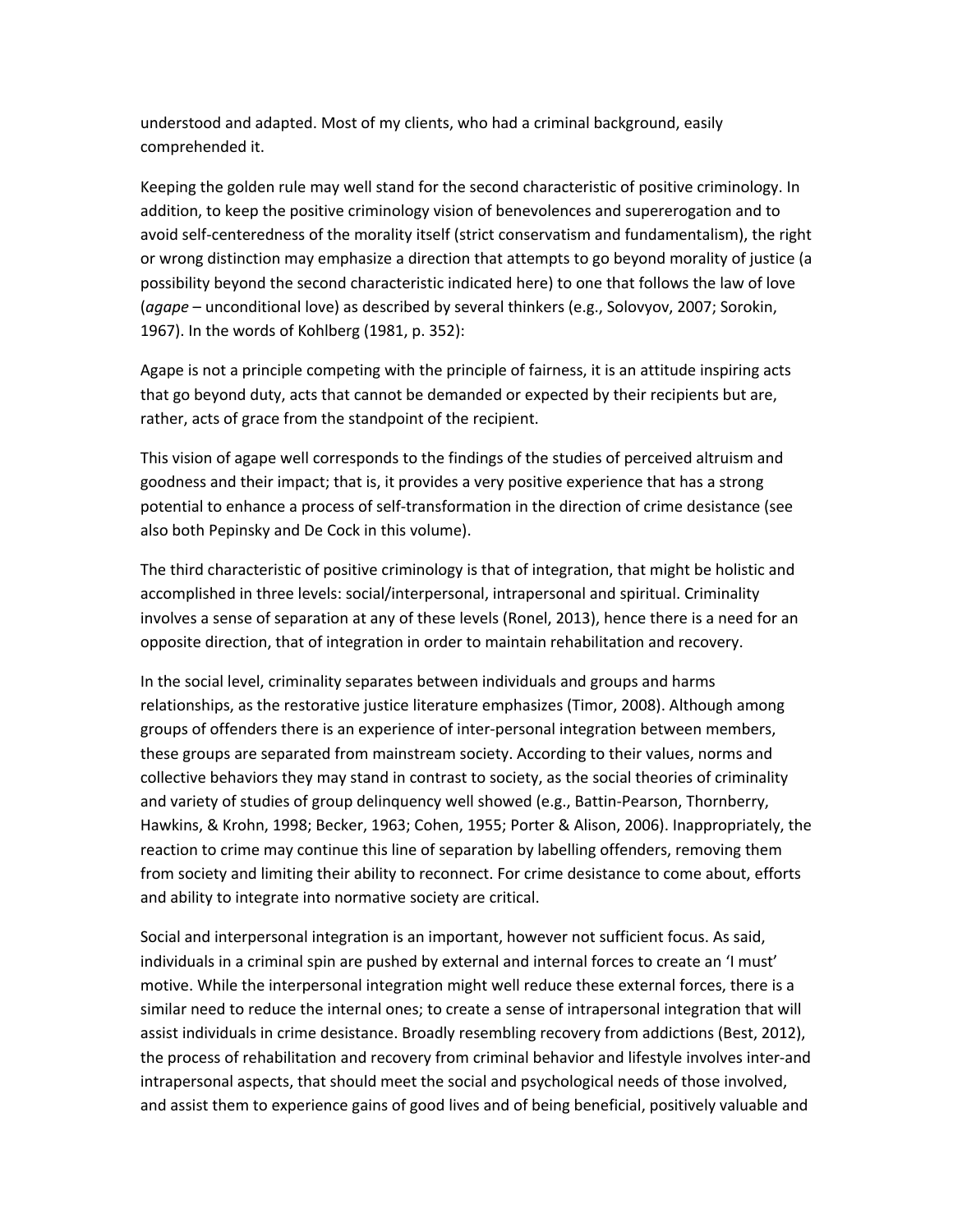even helpful (Andrews, Bonta, & Wormith, 2011; Riessman, 1965; Ross & Hilborn, 2008; Ward & Maruna, 2007). These are all aspects of integration of the self that can assist individuals to overcome the chaos of criminality and to experience the growth of an inner moral center of personality (Timor, 2001).

Inter-and intrapersonal integrations are obviously characteristics of positive criminology. In addition, the visionary outlook of this perspective signifies the possibility of a third level of integration, that is, a spiritual one. This level of integration attempts to offer individuals spiritual faith and a sense of spiritual belonging or relation with higher power, however not limited to any religion or any definition of a spiritual discipline (Braswell et al., 2001; Ronel, 2008; Worthington, Hook, Davis, & McDaniel, 2011). Historically, religious institutes and representatives of religion considered themselves to be rehabilitative and this has continued ever since (Whitehead & Braswell, 2000). In addition, the last century witnessed the growth of spiritual-but-not-religious institutes and approaches for recovery and rehabilitation of offenders. The related literature of this topic embraces rehabilitation and recovery in religious or spiritual environments, spiritual self-help groups and spiritual-based professional rehabilitation programs. A growing body of studies focus on religious education, intervention and conversion in correctional institutes (e.g., Armour, Windsor, Aguilar, & Taub, 2008; Johnson, 2011; O'Connor & Bogue, 2010; O'Connor, Duncan, & Quillard, 2006), or during life course (Giordano, Longmore, Schroeder, & Seffrin, 2008). To conclude, while spiritual integration is not a necessity in crime desistance, it may definitely empower such a process and support its persistence and prevent future recidivism. Definitely it goes beyond these somehow narrow benefits to assist individuals to act beyond their self-centeredness even when facing life challenges (Ronel, 2008). It provides a deeper meaning that relates to the quality of individuals' life (Frankl, 1982) and assists them to find life satisfaction deeper than they ever knew.

# **The positive vectors**

A comparable outlook at the above characteristics and possibilities of positive criminology indicates several 'coordinate systems' or vectors, each defining negative vs. positive directions. Their description provides a pragmatic scheme that may assist in evaluating the strength and relevance of different intervention approaches. Obviously, positive criminology is recognized by the attempt to promote a development in the direction considered as the positive at any given vector, and it is indeed a pragmatic definition of the term itself. In addition, different theories, models and practices may emphasize different vectors as their target of explanation or intervention. Locating different approaches on the negative to positive overall vector scheme may assist in defining their presumptions, studying and comparing them, and constructing a set of accompanying approaches that provides a more holistic system than each for itself. Another aspect of the definition of various vectors is that it enables to plan an intervention either by reducing the negative (e.g., reducing risks), as many times as needed, or by promoting the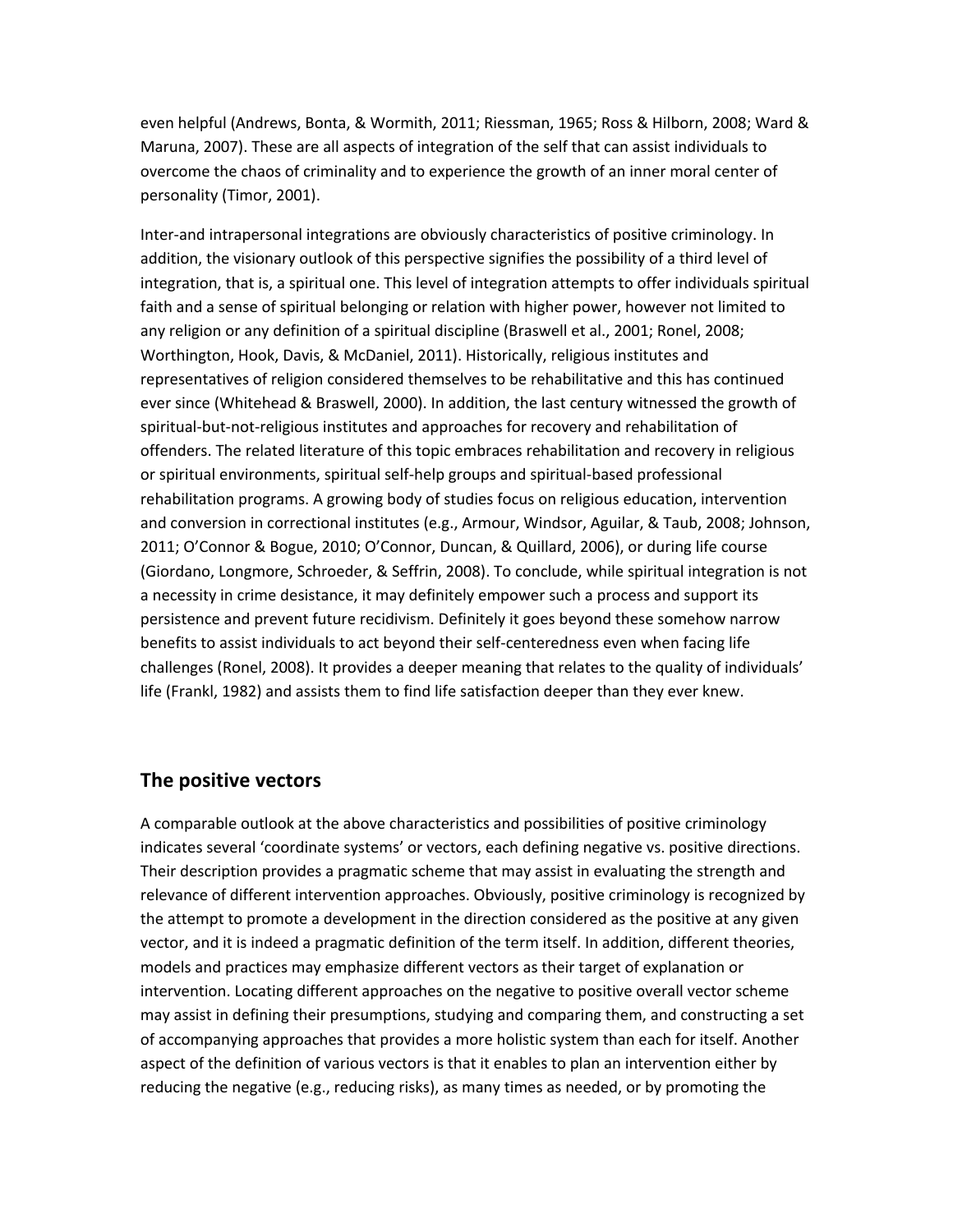positive, which I believe may provide a lasting effect (promoting likelihoods), or both, of course. Lastly, no vector can stand alone, but a set of vectors may represent any intervention approach.

The first vector that I will describe is that of exclusion - integration or separation vs. unification. Accordingly, an experience of social separation and exclusion defines a negative pole and the positive direction is that of social integration and an experience of social belonging and unification, as I described above. Evaluating this vector requires an examination of both the vector of the individual within a social group and that of the wider social context of that group. For example, although gangs represent a cohered group of belonging, they are detached or excluded from normative society (Klein, 1998). Evaluating the relative strength of each vector (within the group and that of the group within others) can provide an evaluation of the overall exclusion–inclusion status of individuals. Another example is that of Narcotics Anonymous that targets excluded labeled individuals ('addicted') and provides them with an integrating bridge to normative society (Ronel, 1998a).

A second vector indicates harming others (and at times the self as well) as a negative pole and supporting others as a positive one. Law enforcement, for example, many times reacts to criminality by harming the self of the offenders (punishment), although research in criminology often questions this direction (Braithwaite, 2006). Over centuries the discussion of the golden rule within moral philosophy questioned this with no definite solution (Reinikainen, 2005). The usefulness of the definition of this vector becomes obvious when seeing that criminality and law enforcement may share a similar direction within this coordinate. Consequently this vector may be useful in defining the appropriateness of interventions and experiences. A positive development of the self, that can assist its experience of integration, may be approached by enabling individuals to participate in support activities for others (see Maruna & LeBel in this volume). This participation has proved to bring a rehabilitative change (e.g., Ross & Hilborn, 2008).

A third vector is that of dependency and experience of powerlessness as a negative pole vs. sense of independence and the exploring of personal strength as the positive pole. The strength perspective, for example, that targets existing strengths of individuals (Van Wormer & Davis, 2003), indicates a positive approach concerning this vector. Other interventions alike are those where the client is considered as an active expert for her/himself (Bohart & Tallman, 1996). The negative pole might be represented by those interventions that admittedly or not, keep the client in an inferior state in relation to the expert therapist (Cohen, 1985; Horwitz, 1990).

The last vector is that of self-centeredness as the negative pole vs. a growing ability to be othercentered or God-centered at the positive pole. While self-centeredness is considered here to be at the root of any behavioral disorder and criminality, growing out of it indicates a direction out of the boundaries of the self (Krebs & Van Hesteren, 1994). Having the other and God as indicatives for this direction defined it as the highest moral possibility that represents the principle of love (Kohlberg & Ryncarz, 1990; Ronel, 2008; Sorokin, 1967). The principle of highest morality and love might provide an answer to the potential question – why grow out of self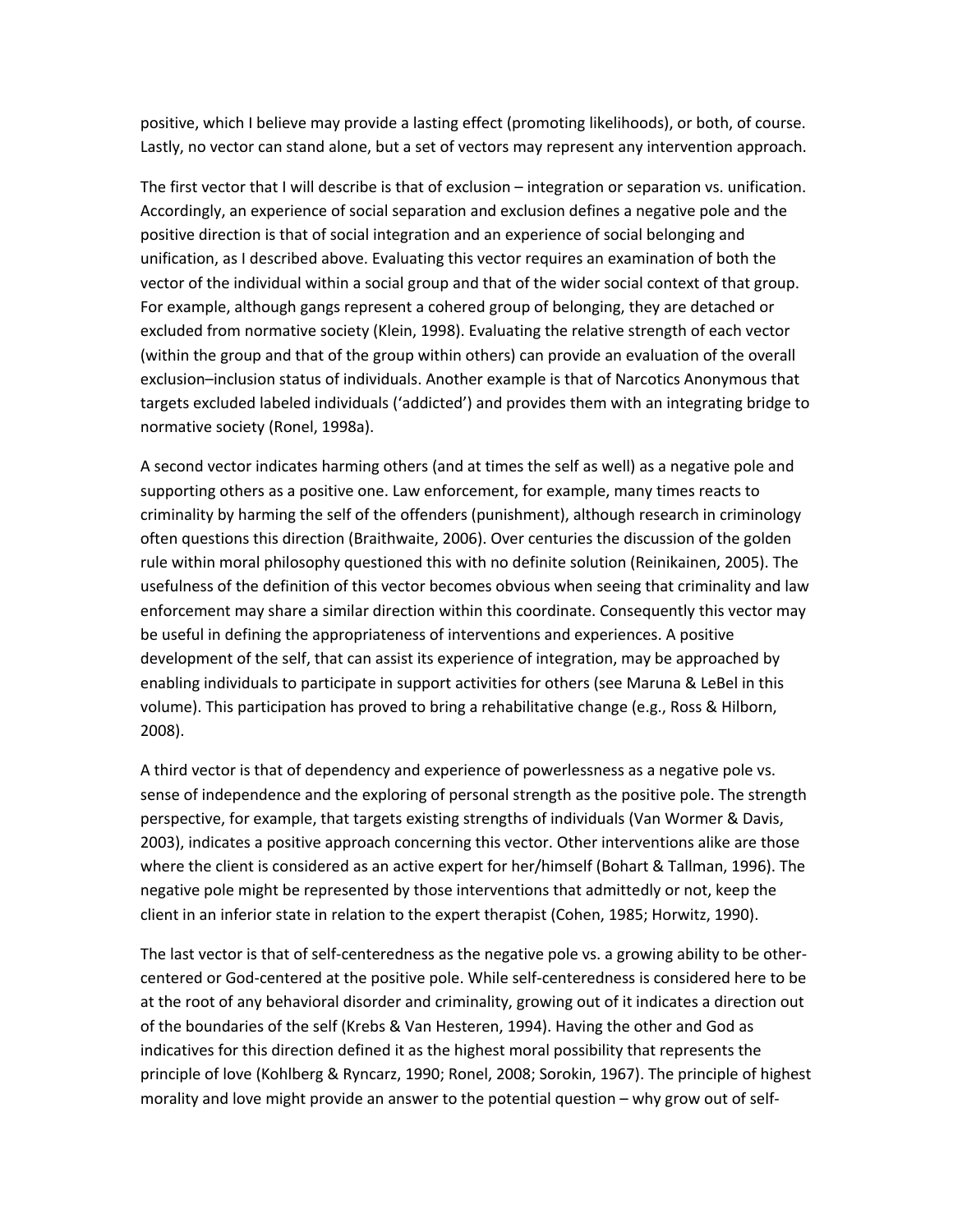centeredness? The answer indicates the opening of oneself to the experience of love, which is deeply rewarding. This vector sets a recommendation for any intervention approach to target the self-centeredness of its clients and to provide them with means of growing out of their selfcenteredness towards others. In addition, spiritually based interventions might provide their clients with means to grow out of their self-centeredness towards God, as these clients understand God. Usually, 12-Step groups attempt to provide these means (Chen, 2006; Maxwell, 1984; Ronel, 2008). In a way, this last vector is a basic one and any given vector can be related to it. For example, social alienation indicates or can increase a high self-centered experience, while social integration involves a degree of other-centeredness. Harming or supporting the other obviously indicates a component of self vs. other centeredness, and a growth from dependence towards independence assists individuals to reduce their marked selfcenteredness (Kurtz & Ketcham, 1992).

# **Where do we go from here?**

Mainstream criminology and victimology are sciences that target the negative. Unfortunately, and to keep to a realistic view, in our human social world the focus on the negative is inescapable; it provides a necessary, valuable and resourceful discipline. Still unfortunately, such an approach might preserve the very level that it is focused on – the negative. For example, a violent reaction to violence, even under the light of the law and in situations when it is considered the only alternative to reduce any harm, is still a violent reaction (Gil, 1996); while it might be the only alternative to cut or prevent violent and victimizing acts towards innocent victims, it may at times preserve violence. Positive criminology calls for and offers an alternative, that is, the inclusion of the positive, as an inspired vision or as an everyday practice, whenever possible. Positive criminology (and positive victimology alike) suggests a shift in focus that creates a complementary perspective: the study and practice of the positive. It can be perceived as a reaction to the negative phenomena of crime, i.e., the positive as a cure for the negative (Ronel & Segev, 2013). However, the vision of positive criminology goes further beyond a cure for the negative, to offer a total breakthrough – the positive as it stands for itself, not in relation to the negative, but as a possibility to detach from the negative, by the very existence of the positive. In other words, positive criminology holds that a positive impact and growth might be a sufficient condition that can transform the negative to become irrelevant. Of course, and regrettably, when coming back from vision to reality, the positive perspective might face several limitations.

A major limitation is actually the gap between vision and reality. While the vision of positive criminology can be easily aspired by many, it is as well considered at times to be too romantic, idealistic, impractical and incapable to meet the acute needs of reality that call for immediate and concrete response. There are situations where this gap between vision and reality might be perceived as unbridgeable and correspondingly the focus is back on the negative, as a realistically perceived alternative. Second, the negative has a great potential to attract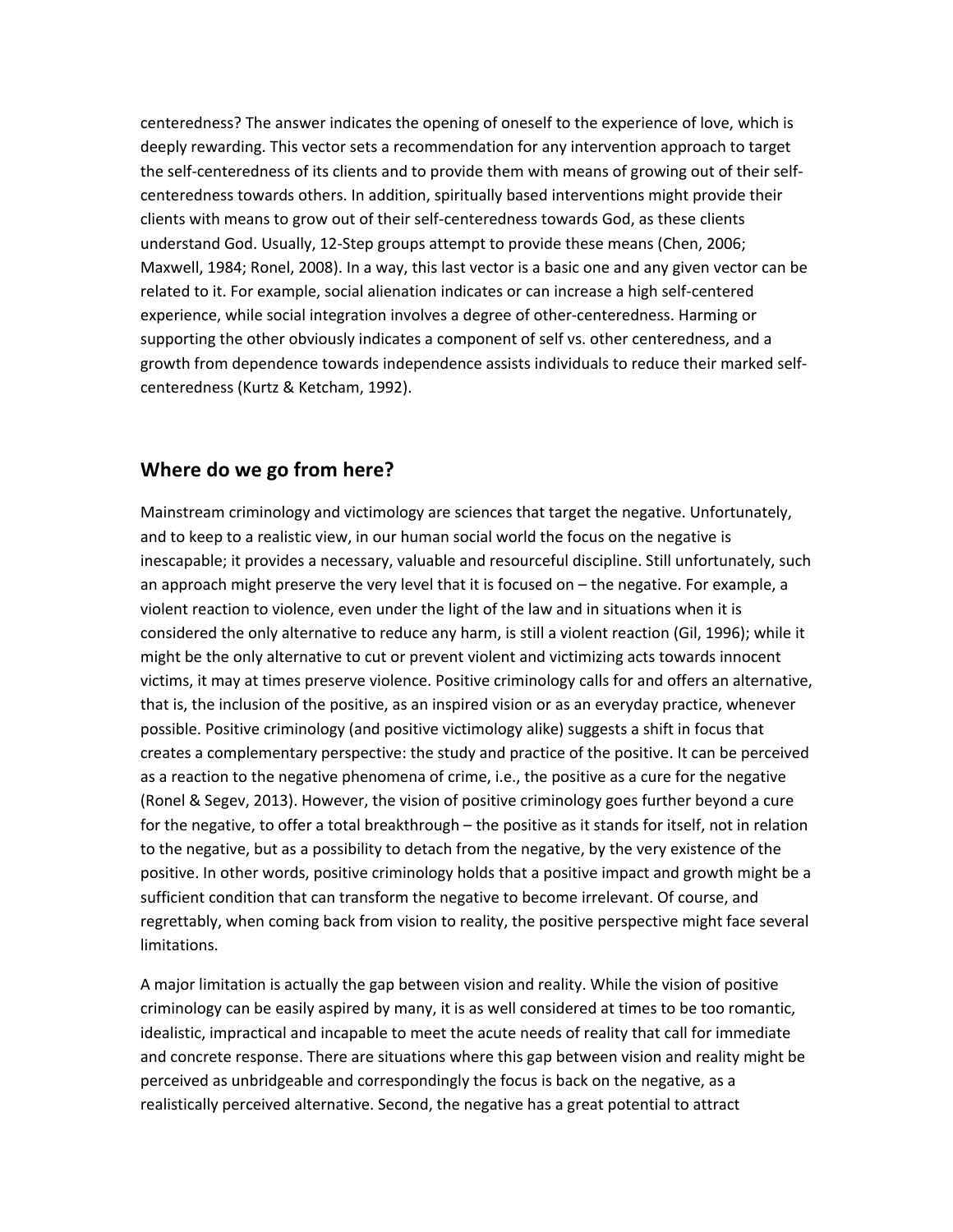attention. The negative symbolizes an urgent need, and this realistic urgency pushes aside 'romantic' visions of the good and its power. Third, and along the same lines, the urgency of the negative stands as immediate risk and need that calls for a powerful, immediate reaction or study. The positive might be perceived as an important, however future perspective. Rarely does this future arrive, because urgent needs and risks are usually replaced by newer ones. Lastly, the positive perspective that aspires for integration contains an inherent limitation; that is, the defined separation between positive and negative. In other words, positive criminology limits itself by the creation of a separation that it calls to eliminate. Still in other words, positive criminology is limited by its own subjectivity, similar to any other perspective.

Based on the acceptance of these limitations, positive criminology does not postulate a substitute to traditional criminology, but a complementary perspective, to create holistic science of criminology (and likewise victimology). The power relations in between traditional focus on the negative and the complementary focus on the positive might vary at times and under different circumstances. My belief is that the more we aspire to extend the positive perspective in research and practice, the better we can get as individuals, scholars and society. Back to the opening words – almost all of us appreciate it, so we all might gain by the growing application of the positive. But is it only in relation to criminology? Is the complementary positive perspective specified to criminology (and psychology – e.g., positive psychology), or can we create a general human science of the positive that might be relevant to any discipline, i.e., medicine, sociology and other fields? To continue my vision of the growing extension of the focus on the positive in criminology research and practice, extending it to other disciplines and towards a general perspective of the positive might be even more fruitful. A possible future challenge would be to define such a positive school of thinking. Eventually such a positive school will be able to define a holistic vision that might be deduced to any particular discipline. The above discussion of the characteristics of positive criminology, and the inclusion of visionary spiritual components, as well as the visionary focus on caring and love as agape, might provide a path to such a science of the positive.

### **Notes**

- 1. These values represent Buddhism, e.g., non-violence, no intoxication, mindfulness practice, etc.
- 2. 2.see htt-p:/-/en-.wi-kip-edi-a.o-rg/-wik-i/G-old-en-Rul-e.

# **References**

Andrews, D. A., Bonta, J., & Wormith, J. S. (2011). The risk-need-responsivity (RNR) model: Does adding the good lives model contribute to effective crime prevention? *Criminal Justice and Behavior, 38*(7), 735–755.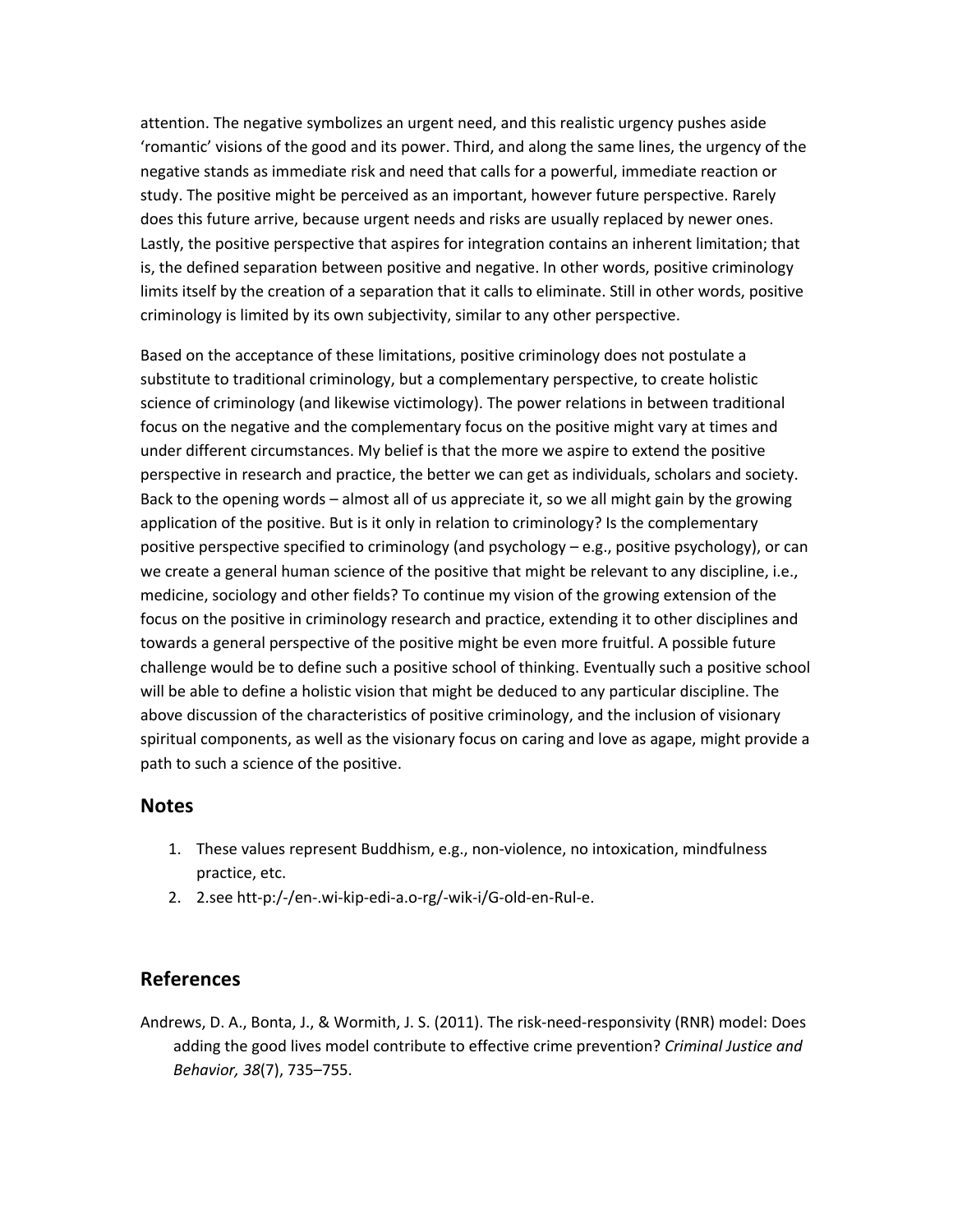Armour, M. P., Windsor, L. C., Aguilar, J., & Taub, C. (2008). A pilot study of a faith-based restorative justice intervention for Christian and Non-Christian offenders. *Journal of Psychology and Christianity, 27*(2), 159–167.

Balk, D. E. (1999). Bereavement and spiritual change. *Death Studies, 23*, 485–493.

- Barendregt, H. (2011). Mindfulness meditation: Deconditioning and changing view. In H. Walach, S. Schmidt, & W. B. Jonas (Eds.), *Neuroscience, consciousness and spirituality* (pp. 195–206). New York: Springer.
- Battin-Pearson, S. R., Thornberry, T. P., Hawkins, D. J., & Krohn, M. D. (1998). *Gang membership, delinquent peers, and delinquent behavior*. U.S. Department of Justice: Office of Justice Programs.
- Batson, C. D., Ahmad, N., Lishner, A. D., & Tsang, J. (2002). Empathy and altruism. In C. R. Snyder & S. J. Lopez (Eds.), *Handbook of positive psychology* (pp. 485–498). Oxford, UK: Oxford University Press.
- Becker, H. (1963). *Outsiders: Studies in the sociology of deviance*. New York: The Free Press.
- Bensimon, M., Baruch, A., & Ronel, N. (2013). The experience of gambling in an illegal casino: The gambling spin process. *European Journal of Criminology, 10*(1), 3–21.
- Bensimon, M., & Ronel, N. (2012). The flywheel effect of intimate partner violence: A victim– perpetrator interactive spin. *Aggression and Violent Behavior, 17*(5), 423–429.
- Best, D. (2012). *Addiction recovery: A movement for social change and personal growth in the UK*. Brighton, UK: Pavilion Publishing.
- Bloom, A. (1987). *The closing of the American mind*. New York: Simon & Schuster.
- Bogdan, R., & Taylor, S. (1987). Toward a sociology of acceptance: The other side of the study of deviance. *Social Policy, 18*(2), 34–39.
- Bohart, C. A., & Tallman, K. (1996). The active client: Therapy as self-help. *Journal of Humanistic Psychology, 36*(3), 7–30.
- Bowen, S., Witkiewitz, K., Dillworth, T. M., & Marlatt, G. A. (2007). The role of thought suppression in the relation between mindfulness meditation and alcohol use. *Addictive Behavior, 32*(10), 2324–2328.
- Braithwaite, J. (1989). *Crime, shame and reintegration*. Cambridge, MA: Cambridge University Press.
- Braithwaite, J. (2000). Shame and criminal justice. *Canadian Journal of Criminology, 42*(3), 281– 298.
- Braithwaite, J. (2006). Doing justice intelligently in civil society. *Journal of Social Issues, 62*(2), 393–409.

Braswell, M. C. (1990). Peacemaking: A missing link in criminology. *The Criminologist, 15*(3), 1–5.

- Braswell, M., Fuller, J., & Lozoff, B. (2001). *Corrections, peacemaking and restorative justice*. Cincinnati, OH: Anderson Publishing.
- Brazier, D. (1993). The necessary condition is love. In D. Brazier (Ed.), *Beyond Carl Rogers* (pp. 72–91). London: Constable & Robinson.
- Brewer, J. A., Bowen, S., Smith, J. T., Marlatt, G. A., & Potenza, M. N. (2010). Mindfulness-based treatments for co-occurring depression and substance use disorders: What can we learn from the brain? *Addiction, 105*, 1698–1706.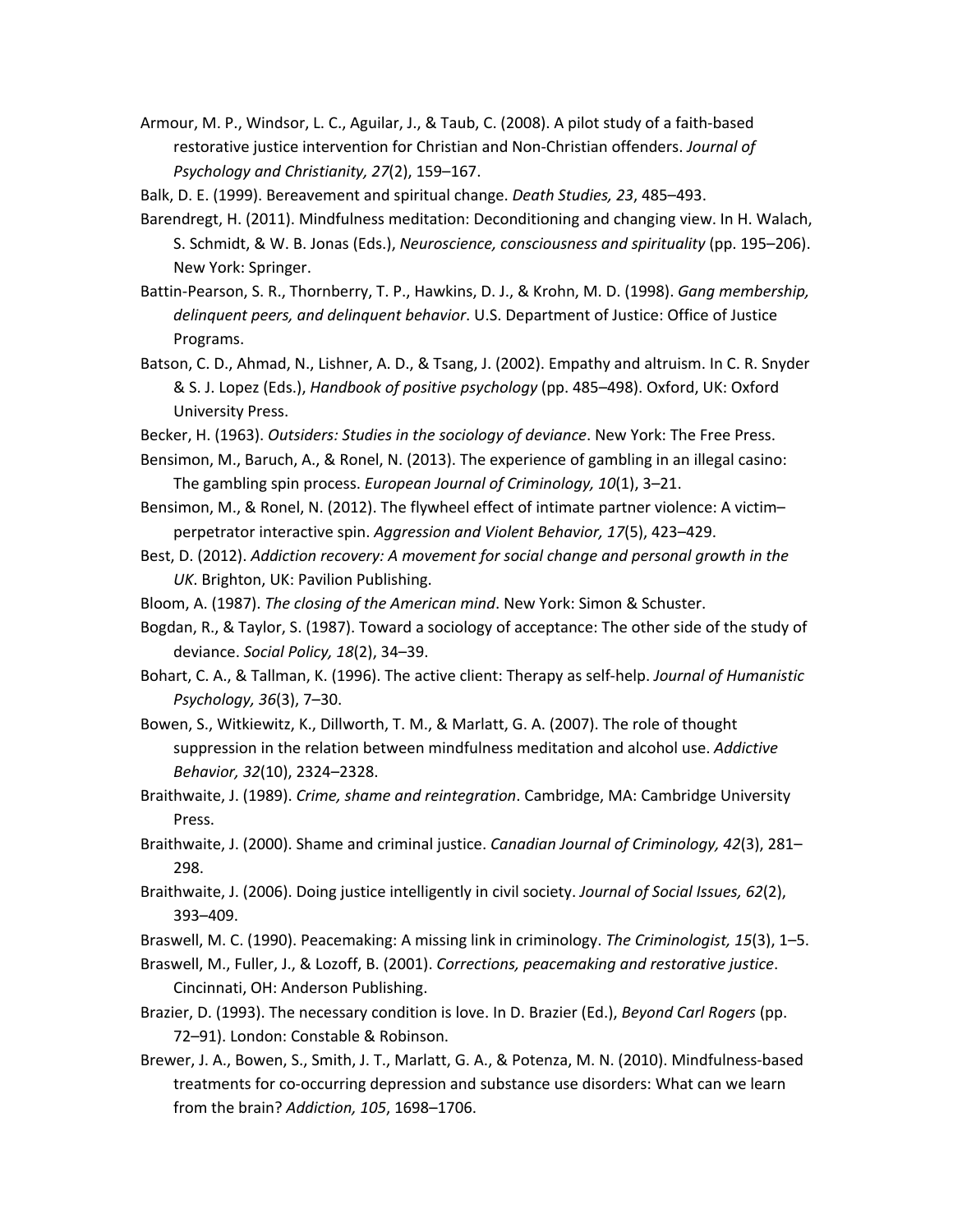- Chen, G. (2006). Social support, spiritual program and addiction recovery. *International Journal of Offender Therapy and Comparative Criminology, 50*(3), 306–323.
- Clary, E. G., Snyder, M., & Stukas, A. A. (1996). Volunteers' motivations: Findings from a national survey. *Nonprofit and Voluntary Sector Quarterly, 25*(4), 485–505.
- Clohesy, W. W. (2000). Altruism and the endurance of the good. *Voluntas, 11*(3), 237–253.
- Cohen, A. K. (1955). *Delinquent boys: The culture of the gang*. Glencoe. IL: Free Press.
- Cohen, S. (1985). *Visions of social control*. Cambridge, UK: Polity Press.
- Colby, A., & Kohlberg, L. (1987). *The measurement of moral judgment. Vol. 1: Theoretical foundations and research validation*. Cambridge, UK: Cambridge University Press.
- Elisha, E., Idisis, Y., & Ronel, N. (2012). Window of opportunity: Social acceptance and life transformation in the rehabilitation of imprisoned sex offenders. *Aggression and Violent Behavior, 17*, 323–332.
- Fehr, E., & Fischbacher, U. (2003). The nature of human altruism. *Nature, 425*(23), 785–791.
- Ferreira, M. R., Proença, T., & Proença, J. F. (2012). *Motivations which influence volunteers' satisfaction*. Paper presented at the 10th International Conference of the International Society for Third Sector Research, Siena, Italy.
- Frankl, V. (1982). *The unheard cry for meaning* (Hebrew ed.). Tel Aviv: Dvir.
- Gable, S. L., & Haidt, J. (2005). What (and why) is positive psychology? *Review of General Psychology, 9*(2), 103–110.
- Galanter, M., Dermatis, H., Post, S., & Sampson, C. (2013). Spirituality-based recovery from drug addiction in the Twelve-Step fellowship of Narcotics Anonymous. *Journal of Addiction Medicine, 7*(3), 189–195.
- Galanter, M., Dermatis, H., Post, S., & Santucci, C. (2013). Abstinence from drugs of abuse in community-based members of Narcotics Anonymous. *Journal of Studies on Alcohol and Drugs, 74*, 349–352.
- Gellman, I. P. (1964). *The sober alcoholic: An organizational analysis of Alcoholics Anonymous*. New Haven, C|T: College and University Press.
- Gil, D. G. (1996). Preventing violence in a structurally violent society: Mission impossible. *American Journal of Orthopsychiatry, 66*(1), 77–84.
- Giordano, P. C., Longmore, M. A., Schroeder, R. D., & Seffrin, P. M. (2008). A life-course perspective on spirituality and desistance from crime. *Criminology, 46*(1), 99–132.
- Gottfredson, M. A., & Hirschi, T. (1990). *General theory of crime*. Stanford, CA: Stanford University Press.
- Horwitz, A. V. (1990). *The logic of social control*. New York: Plenum Press.
- Johnson, B. R. (2011). *More God, less crime: Why faith matters and how it could matter more*. West Conshohocken, PA: Templeton Press.
- Khalil, E. L. (2004). What is altruism? *Journal of Economic Psychology, 25*, 97–123.
- Klein, M. W. (1998). Street gangs. In M. Tonry (Ed.), *Crime and punishment* (pp. 111–132). Oxford, UK: Oxford University Press.
- Kohlberg, L. (1981). *The philosophy of moral development*. San Francisco: Harper & Row.
- Kohlberg, L., Levine, C., & Hewer, A. (1983). *Moral stages: A current formulation and a response to critics*. Basel: Karger.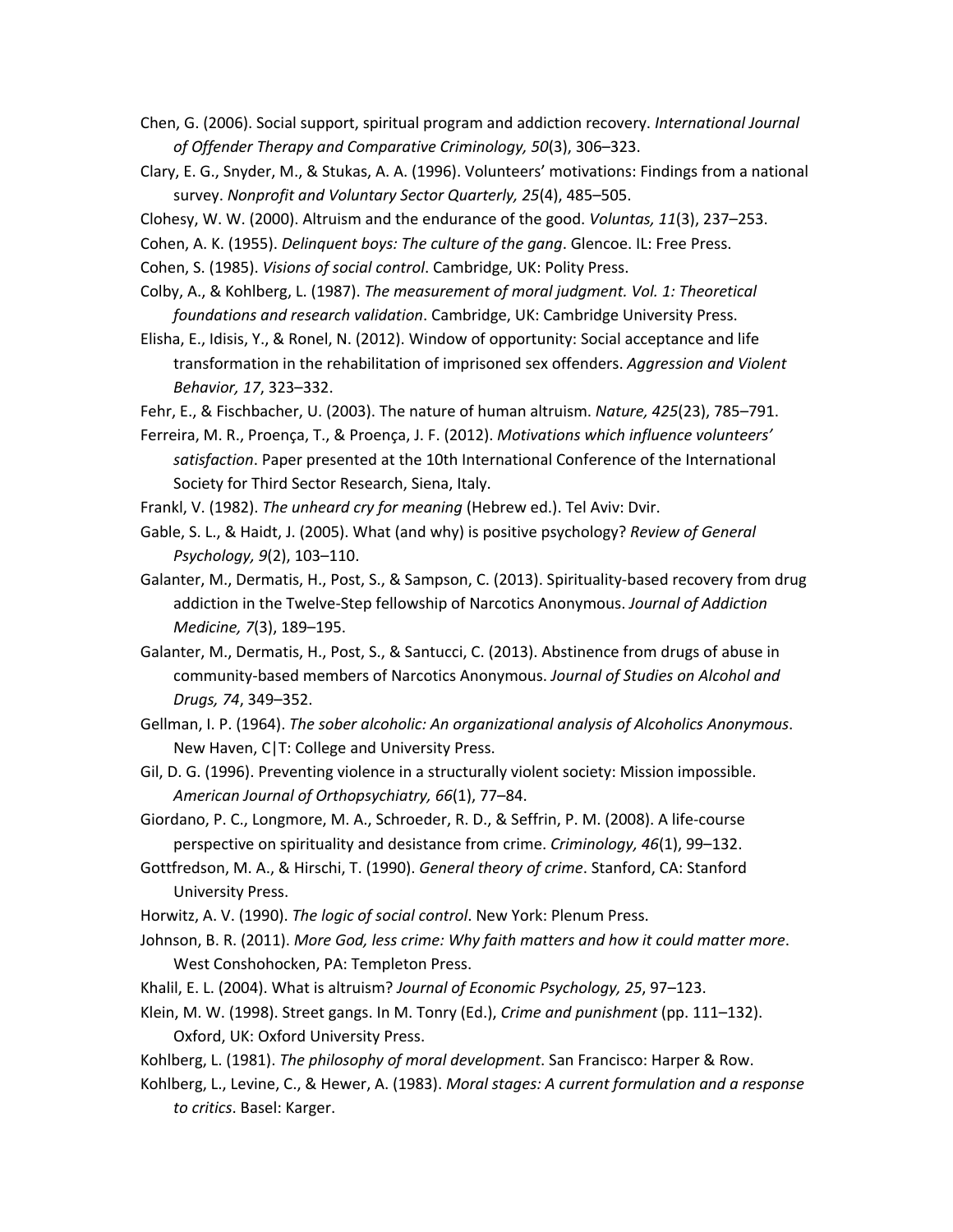- Kohlberg, L., & Ryncarz, R. A. (1990). Beyond justice reasoning: Moral development and consideration of a seventh stage. In C. N. Alexander & E. J. Langer (Eds.), *Higher stages of human development*. New York: Oxford University Press.
- Krebs, D.L., & Van Hesteren, F. (1994). The development of altruism: Towards an integrative model. *Developmental Review, 14*(2), 103–158.
- Kurtz, E., & Ketcham, K. (1992). *The spirituality of imperfection*. New York: Bantam Books.
- Mac Neela, P. (2004). *Individuals and organisations: An exploration of the volunteering process in health and social groups: Final report to the Third Sector Research Programme, Royal Irish Academy*. Dublin: School of Nursing, DCU.
- Marlatt, G. A., Witkiewitz, K., Dillworth, T., Bowen, S. W., Parks, G., Macpherson, L. M., Lonczak, H., Larimer, M. E., Simpson, T., Blume, A. W., & Crutcher, R. (2004). Vipassana meditation as a treatment for alcohol and drug use disorders. In S. C. Hayes, V. M. Follette, & M. M. Linehan (Eds.), *Mindfulness and acceptance: Expanding the cognitive-behavioral tradition* (pp. 261–287). New York: The Guilford Press.
- Martin, K., & Stermac, L. (2010). Measuring hope: Is hope related to criminal behaviour in offenders? *International Journal of Offender Therapy and Comparative Criminology, 54*(5), 693–705.
- Maruna, S. (2001). *Making good: How ex-convicts reform and rebuild their lives*. Washington, DC: APA Books.
- Maruna, S. (2011). Why do they hate us? Making peace between prisoners and psychology. *International Journal of Offender Therapy and Comparative Criminology, 55*(5), 671–675.
- Maxwell, M. A. (1984). *The Alcoholics Anonymous experience: A close-up view for professionals*. New York: McGraw-Hill.
- McNeill, F. (2006). A desistance paradigm for offender management. Criminology & *Criminal Justice, 6*(1), 39–62.
- Miller, W. R. (2005). What is human nature? Reflections from Judeo-Christian perspectives. In W. R. Miller & H. D. Delaney (Eds.), *Judeo-Christian perspectives on psychology* (pp. 11–29). Washington, DC: APA.
- Nicholas, M. W. (1994). *The mystery of goodness and the positive moral consequences of psychotherapy*. New York: W.W. Norton.
- O'Connor, T. P., & Bogue, B. (2010). Collaborating with the community, trained volunteers and faith traditions: Building social capacity and making meaning to support desistance. In F. McNeill, P. Raynor, & C. Trotter (Eds.), *Offender supervision: New directions in theory, research and practice* (pp. 301–319). New York: Willan.
- O'Connor, T. P., Duncan, J., & Quillard, F. (2006). Criminology and religion: The shape of an authentic dialogue. *Criminology & Public Policy, 5*(3), 559–570.
- Orme-Johnson, D. W. (2011). The use of meditation in corrections. International *Journal of Offender Therapy and Comparative Criminology, 55*(4), 662–664.
- Pargament, K. I. (2007). *Spirituality integrated psychotherapy: Understanding and addressing the sacred*. New York: The Guilford Press.
- Pepinsky, H. E., & Quinney, R. (Eds.). (1991). *Criminology as peacemaking*. Blooming-ton: Indiana University Press.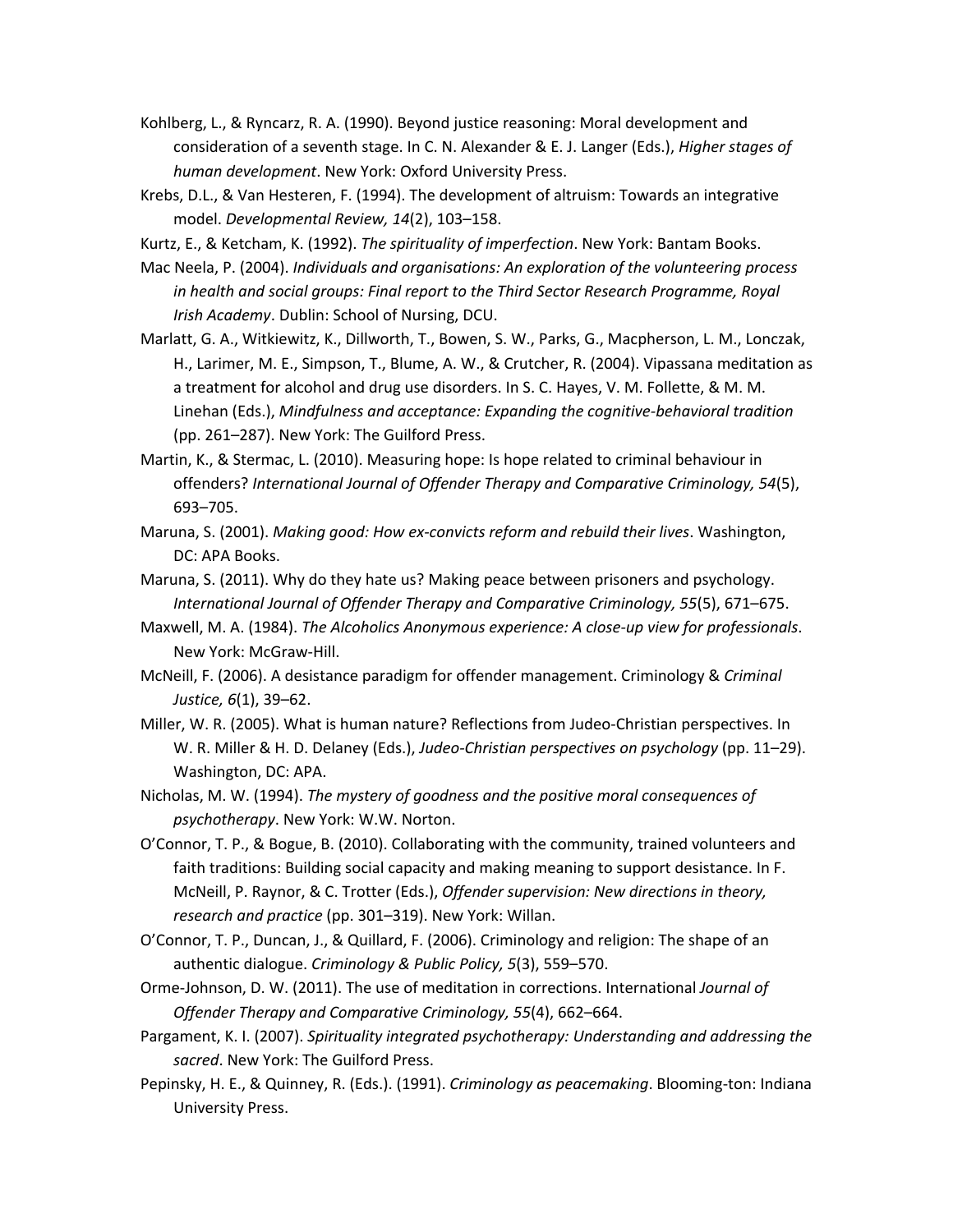- Peyrot, M. (1985). Narcotics Anonymous: Its history, structure, and approach. *International Journal of Addiction, 20*(10), 1509–1522.
- Porter, L. E., & Alison, L. J. (2006). Examining group rape: A descriptive analysis of offender and victim behaviour. *European Journal of Criminology, 3*(3), 357–381.
- Reinikainen, J. (2005). The golden rule and the requirement of universalizability. *The Journal of Value Inquiry, 39*(2), 155–168.
- Richards, P. S., & Bergin, A. E. (1997). *A spiritual strategy for counseling and psychotherapy*. Washington, DC: American Psychological Association.
- Riessman, F. (1965). The 'helper therapy' principle. *Social Work, 10*, 27–32.
- Ronel, N. (1995). *Narcotics Anonymous in Israel – Self-help and faith processes among drug addicts*. PhD dissertation, The Hebrew University, Jerusalem, Israel.
- Ronel, N. (1998a). Narcotics Anonymous: Understanding a bridge of recovery. *Journal of Offender Rehabilitation, 27*(1/2), 179–197.
- Ronel, N. (1998b). Self-help groups as a spontaneous Grace Community. *Social Development Issues, 20*(3), 53–72.
- Ronel, N. (2006). When good overcomes bad: The impact of volunteers on those they help. *Human Relations, 59*(8), 1133–1153.
- Ronel, N. (2008). The experience of spiritual intelligence. *The Journal of Transpersonal Psychology, 40*(1), 100–119.
- Ronel, N. (2011). Criminal behavior, criminal mind: Being caught in a criminal spin. *International Journal of Offender Therapy and Comparative Criminology, 55*(8), 1208–1233.
- Ronel, N. (2013). From a criminal spin to positive criminology. In K. Jaishankar & N. Ronel (Eds.), *Global criminology: Crime and victimization in a globalized era* (pp. 335–351). Boca Raton, FL: CRC Press.
- Ronel, N., Elisha, E., Timor, U., & Chen, G. (2013). What do our clients say? Residents' perceptions of recovery in Retorno – a Jewish therapeutic community. *Addiction Research & Theory, 21*(4), 295–305.
- Ronel, N., Frid, N., & Timor, U. (2013). The practice of positive criminology: A Vipassana course in prison. *International Journal of Offender Therapy and Comparative Criminology, 57*(2), 133–153.
- Ronel, N., Haski-Leventhal, D., Ben-David, B. M., & York, A. S. (2009). Perceived altruism: A neglected factor in initial intervention. *International Journal of Offender Therapy and Comparative Criminology, 53*(2), 191–210.
- Ronel, N., & Segev, D. (2013). Positive criminology in practice. *International Journal of Offender Therapy and Comparative Criminology, 20*(10), 1–19.
- Ronel, N., & Teichman, M. (2003). Moral reasoning among substance dependents during recovery. *Alcoholism Treatment Quarterly, 21*(1), 49–61.
- Ross, R. R., & Hilborn, J. (2008). *Rehabilitating rehabilitation: Neurocriminology for the treatment of antisocial behavior*. Ottawa, Canada: Cognitive Centre of Canada.
- Ronel, N., & Teichman, M. (2003). Moral reasoning among substance dependents during recovery. *Alcoholism Treatment Quarterly, 21*(1), 49–61.